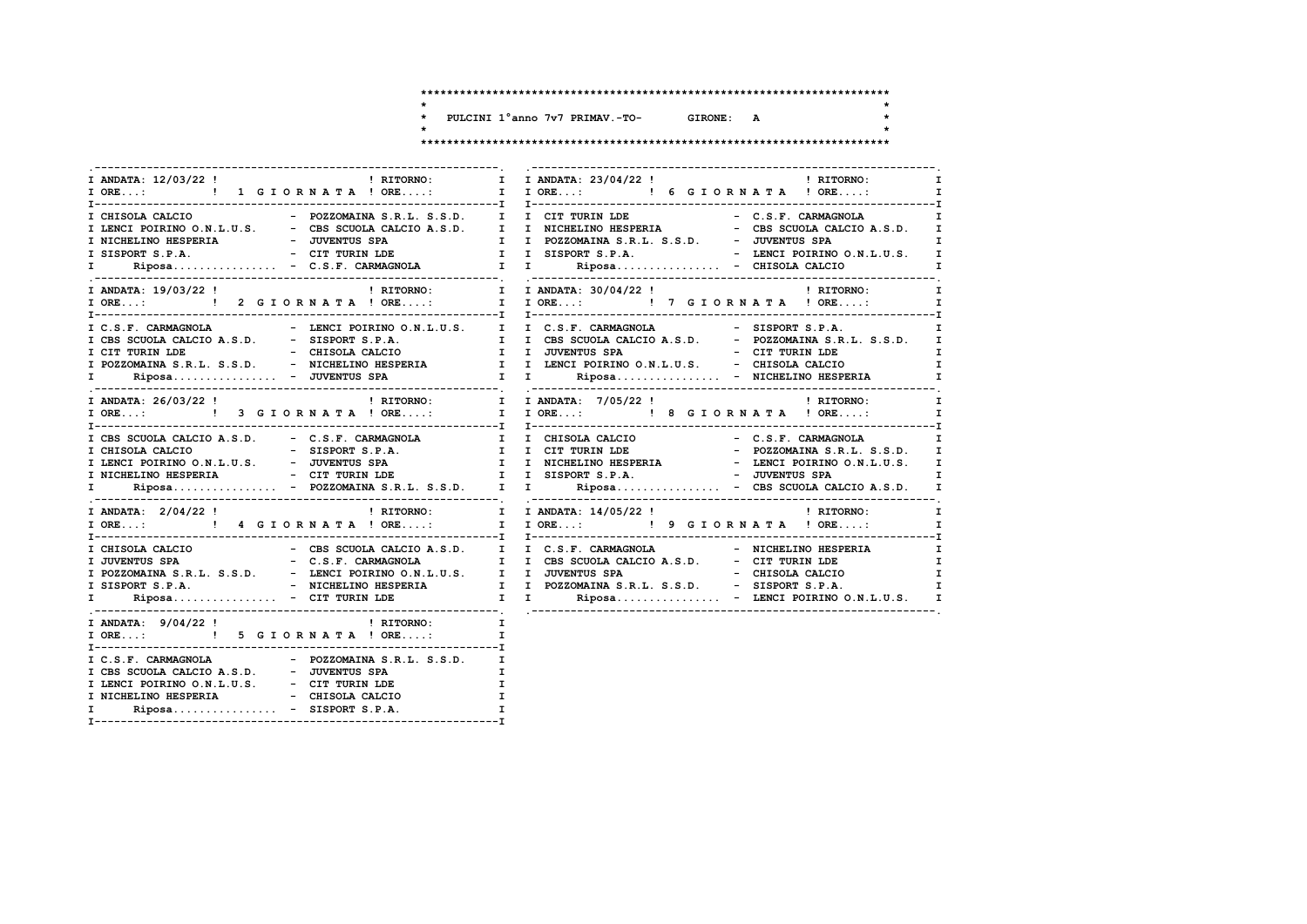| *----------------------------                                    |                                    | *------------------------------------- |                                   |
|------------------------------------------------------------------|------------------------------------|----------------------------------------|-----------------------------------|
| COMITATO                                                         | ** ELENCO CAMPI DA GIOCO **        |                                        |                                   |
| PIEMONTE V.AOSTA           **     PULCINI 1°anno 7v7 PRIMAV.-TO- | <b>GIRONE: A</b>                   |                                        |                                   |
| <b>SOCIETA'</b>                                                  | CAMPO  DENOMINAZIONE CAMPO         | LOCALITA' CAMPO                        | ORA   INDIRIZZO                   |
| CHISOLA CALCIO                                                   | 909   SINTETICO "DINO MAROLA"      | <b>VINOVO</b>                          | 14:00   VIA DEL CASTELLO, 3       |
| LENCI POIRINO O.N.L.U.S.                                         | 425   COMUNALE                     | POIRINO                                | 14:00   VIA FONTE ANTICO 16       |
| NICHELINO HESPERIA                                               | 366   GIORGIO FERRINI              | NICHELINO                              | 14:00   VIA PRUNOTTO 17           |
| SISPORT S.P.A.                                                   | 828   SINTETICO ADB C8 "FORTUNATO" | <b>GRUGLIASCO</b>                      | 14:30   VIA ALBERTO SORDI 13      |
| C.S.F. CARMAGNOLA                                                | 125   COMUNALE                     | CARMAGNOLA                             | 16:45   CORSO ROMA, 24            |
| CBS SCUOLA CALCIO A.S.D.                                         | 638   SINTETICO "CAVORETTO"        | TORINO                                 | 16:30   CORSO SICILIA 58          |
| CIT TURIN LDE                                                    | 636   SINTETICO "CIT TURIN"        | TORINO                                 | 14:30   CORSO FERRUCCI 63         |
| POZZOMAINA S.R.L. S.S.D.                                         | 673   SINTETICO "POZZOMAINA"       | TORINO                                 | 14:30   VIA MONTE ORTIGARA 78     |
| <b>JUVENTUS SPA</b>                                              | 909   SINTETICO "DINO MAROLA"      | <b>VINOVO</b>                          | DOM   10:30   VIA DEL CASTELLO, 3 |
|                                                                  |                                    |                                        |                                   |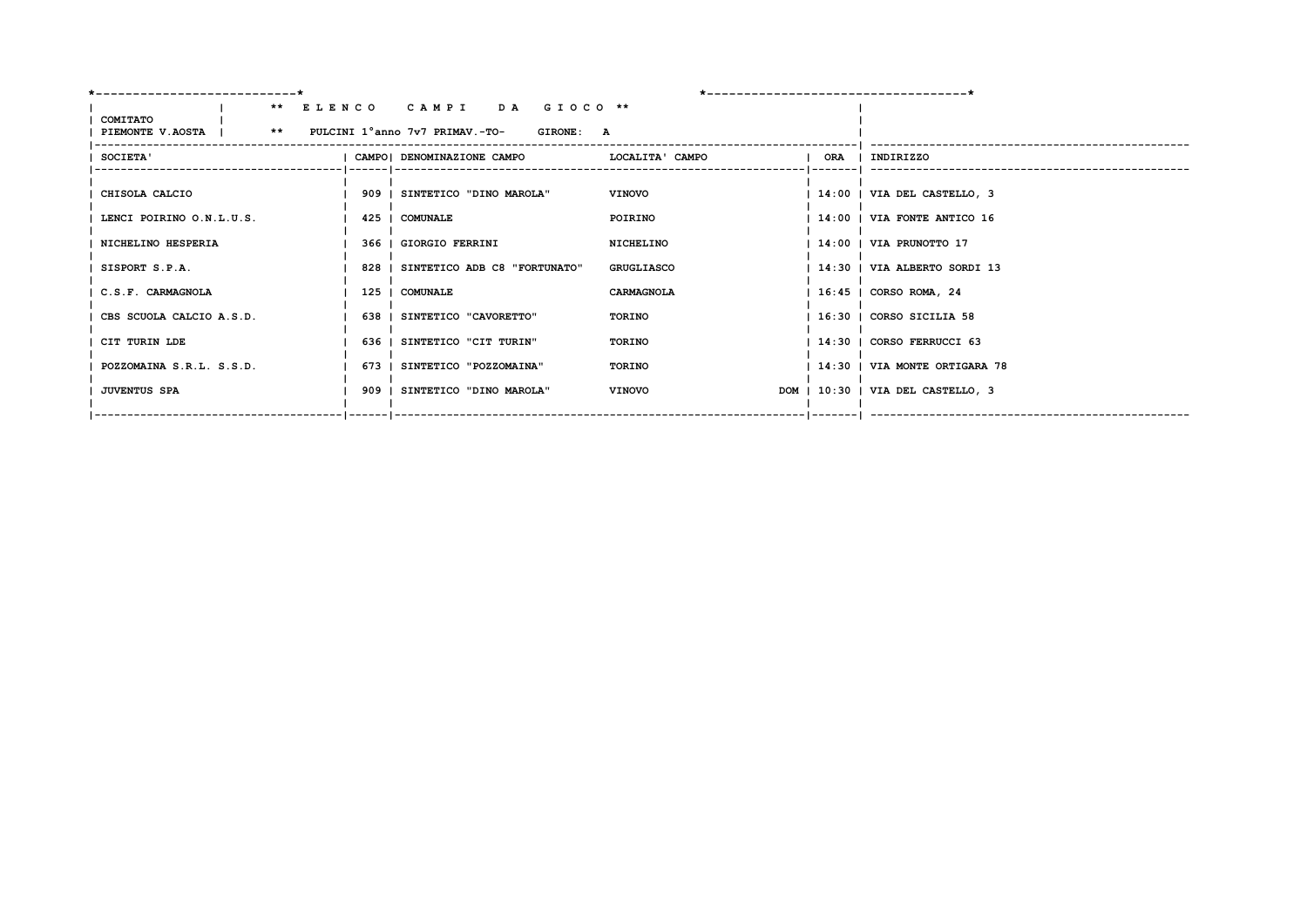$\star$ 

PULCINI 1°anno 7v7 PRIMAV.-TO- GIRONE: B

 $\star$ 

 $\star$ 

 $\star$ 

> $\mathbf{I}$  $\mathbf{I}$  $\mathbf{I}$  $\mathbf{I}$  $\mathbf{I}$

#### 

| I ANDATA: 12/03/22 ! PHITORNO: I                                                                                                                                                                                     | I ANDATA: 23/04/22 ! PITORNO:<br>$\mathbf I$<br>$\begin{tabular}{l c c c c c} $\text{I}$ & CHISOLA CALCO & \texttt{sq.B} & -\texttt{ACCADEMA} \texttt{TOREND} & \texttt{I}$ & $\texttt{JUVENTUS} \texttt{WOMEN} & -\texttt{SAN} \texttt{GIORO} \texttt{TORINO} & \texttt{I}$ \\ $\text{I}$ & JUVENTUS WOMEN & -\texttt{SAN} \texttt{GICOO} & -\texttt{SAN} \texttt{GICOO} \texttt{1953} & -\texttt{SAN} \texttt{GICOO} \texttt{1953} & -\texttt{SAN} \texttt{GICOO} \texttt{1953} &$ |
|----------------------------------------------------------------------------------------------------------------------------------------------------------------------------------------------------------------------|--------------------------------------------------------------------------------------------------------------------------------------------------------------------------------------------------------------------------------------------------------------------------------------------------------------------------------------------------------------------------------------------------------------------------------------------------------------------------------------|
| ! RITORNO: [ I ANDATA: 30/04/22 !   RITORNO: [ I ANDATA: 30/04/22 !   I ANDATA: 19/03/22 !   I ANDATA: 30/04/22 !   I ANDATA: 30/04/22 !   I ORE:     2 G I O R N A T A ! ORE:   I ORE:     7 G I O R N A T A ! ORE. | $\mathbf{I}$<br>$\mathbf{I}$                                                                                                                                                                                                                                                                                                                                                                                                                                                         |
|                                                                                                                                                                                                                      | 1 1 0RE: $1$ 1 0RE: I<br>1 1 0RE: I 7 G I O R N A T A ! ORE: I<br>1 ACCADEMIA TORINO CALCIO - SAN GIORGIO TORINO I I ACCADEMIA TORINO CALCIO - JUVENTUS WOMEN I CHIERI<br>1 CHIERI - JUVENTUS WOMEN I CHIERI - THERET I                                                                                                                                                                                                                                                              |
|                                                                                                                                                                                                                      | I ANDATA: 26/03/22! ! RITORNO: I I ANDATA: 7/05/22! ! RITORNO: I I ANDATA: 7/05/22! ! ! RITORNO: I<br>I I ORE: ! ! 9 G I O R N A T A ! ORE: I I ORE: ! 8 G I O R N A T A ! ORE: I                                                                                                                                                                                                                                                                                                    |
|                                                                                                                                                                                                                      |                                                                                                                                                                                                                                                                                                                                                                                                                                                                                      |
|                                                                                                                                                                                                                      | $\mathbf{I}$                                                                                                                                                                                                                                                                                                                                                                                                                                                                         |
|                                                                                                                                                                                                                      | TRAFFIORIAL SURFALISM AND THE CANCELORE OF THE CANCELORE AS A CORCIO TORINO TRAFFIORIAL SURFALISM ORINO CALCIO<br>TRAFFIORIALS.D. - SAN GIORGIO TORINO TRAFFIORIAL DE CHIERI - SAN GIACOMO CHIERI I<br>TRAFFIORIALS - ACCADEMIA TO                                                                                                                                                                                                                                                   |
| I ANDATA: $9/04/22$ ! PITORNO:<br>$\mathbf{I}$ and $\mathbf{I}$<br>I ORE: ! 5 G I OR N A T A ! ORE:                                                                                                                  | $\mathbf{I}$                                                                                                                                                                                                                                                                                                                                                                                                                                                                         |
| I ACCADEMIA TORINO CALCIO - MIRAFIORI A.S.D.<br>I SAN GIORGIO TORINO - SAN GIACOMO CHIERI I<br>Riposa - VANCHIGLIA 1915<br>I.                                                                                        | I                                                                                                                                                                                                                                                                                                                                                                                                                                                                                    |

 $\overline{a}$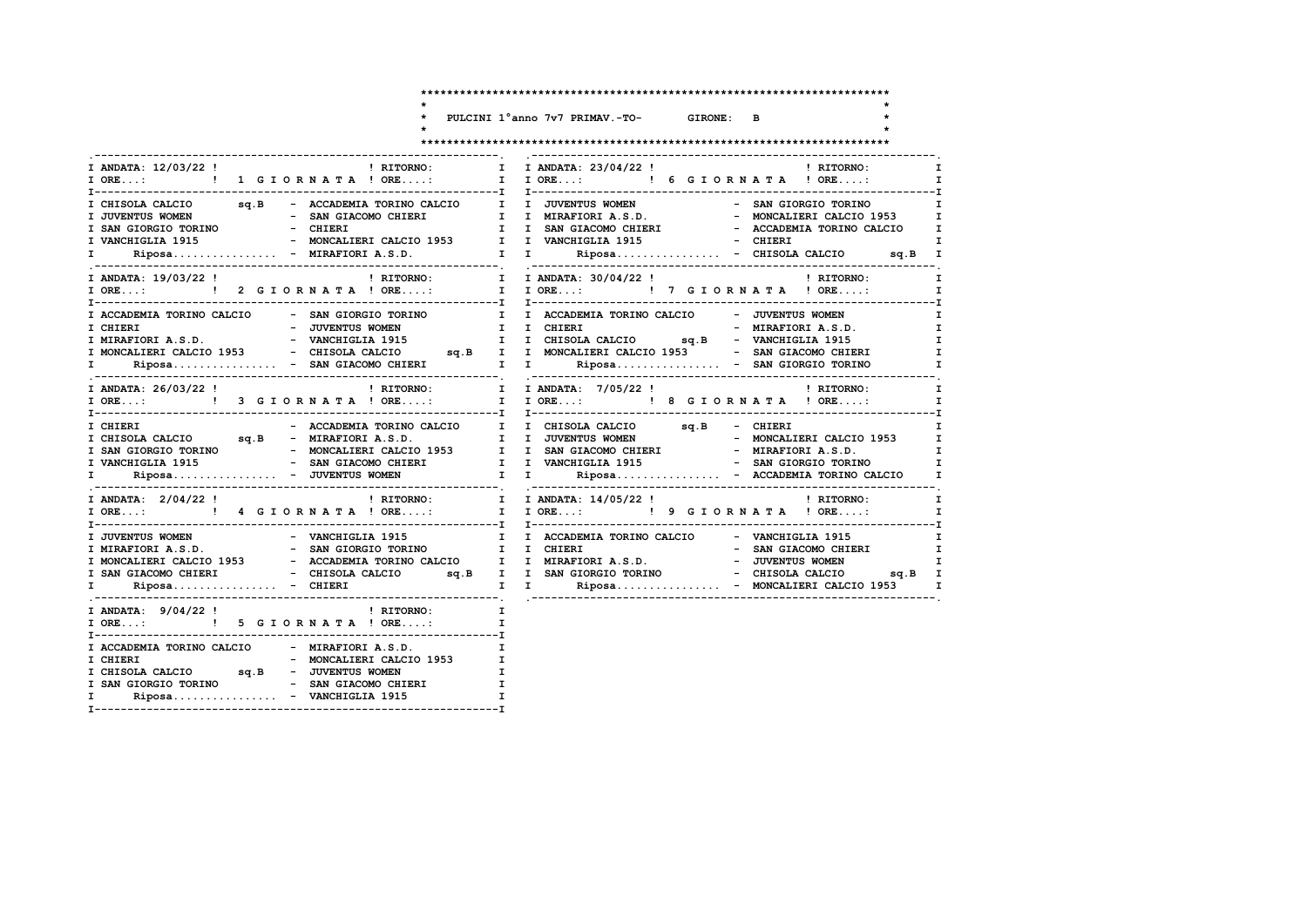| <b>COMITATO</b>                                      | ** ELENCO CAMPI DA GIOCO **       |                                                               |                                    |
|------------------------------------------------------|-----------------------------------|---------------------------------------------------------------|------------------------------------|
| PIEMONTE V.AOSTA   ** PULCINI 1°anno 7v7 PRIMAV.-TO- | <b>GIRONE: B</b>                  |                                                               |                                    |
| <b>SOCIETA'</b>                                      | CAMPO  DENOMINAZIONE CAMPO        | LOCALITA' CAMPO                                               | ORA   INDIRIZZO                    |
| CHISOLA CALCIO<br>sq.B                               | 909   SINTETICO "DINO MAROLA"     | <b>VINOVO</b>                                                 | DOM   15:30   VIA DEL CASTELLO, 3  |
| <b>JUVENTUS WOMEN</b>                                | 1278   SINTETICO "GARINO"         | GARINO - VINOVO                                               | DOM   10:00   VIA SOTTI 22         |
| SAN GIORGIO TORINO                                   | 674   SINTETICO "NITTI"           | TORINO                                                        | DOM   9:30   VIA NITTI 6           |
| VANCHIGLIA 1915                                      | 641   SINTETICO "GASPARE TALLIA"  | <b>TORINO</b>                                                 | 14:30   VIA E.RAGAZZONI 2          |
| ACCADEMIA TORINO CALCIO                              | 9081   SINTETICO ADB C7 "TRECATE" | <b>TORINO</b>                                                 | $1.18:00$   VIA TRECATE 46         |
| CHIERI                                               | 3701   SINTETICO ADB C7 ROSATO    | CHIERI                                                        | 14:00   STRADA ANDEZENO, 76        |
| MIRAFIORI A.S.D.                                     | 695   SINTETICO "MONTEPONI"       | TORINO                                                        | 14:00   VIA LUDOVICO GEYMONAT 11   |
| MONCALIERI CALCIO 1953                               | 340 I TESTONA                     | MONCALIERI BORGATA TESTONA DOM  11:00   STRADA REVIGLIASCO 86 |                                    |
| SAN GIACOMO CHIERI                                   | 1505   FONTANETO N.1              | CHIERI                                                        | 14:30   STRADA FONTANETO, 73       |
|                                                      |                                   |                                                               | --   -------     ----------------- |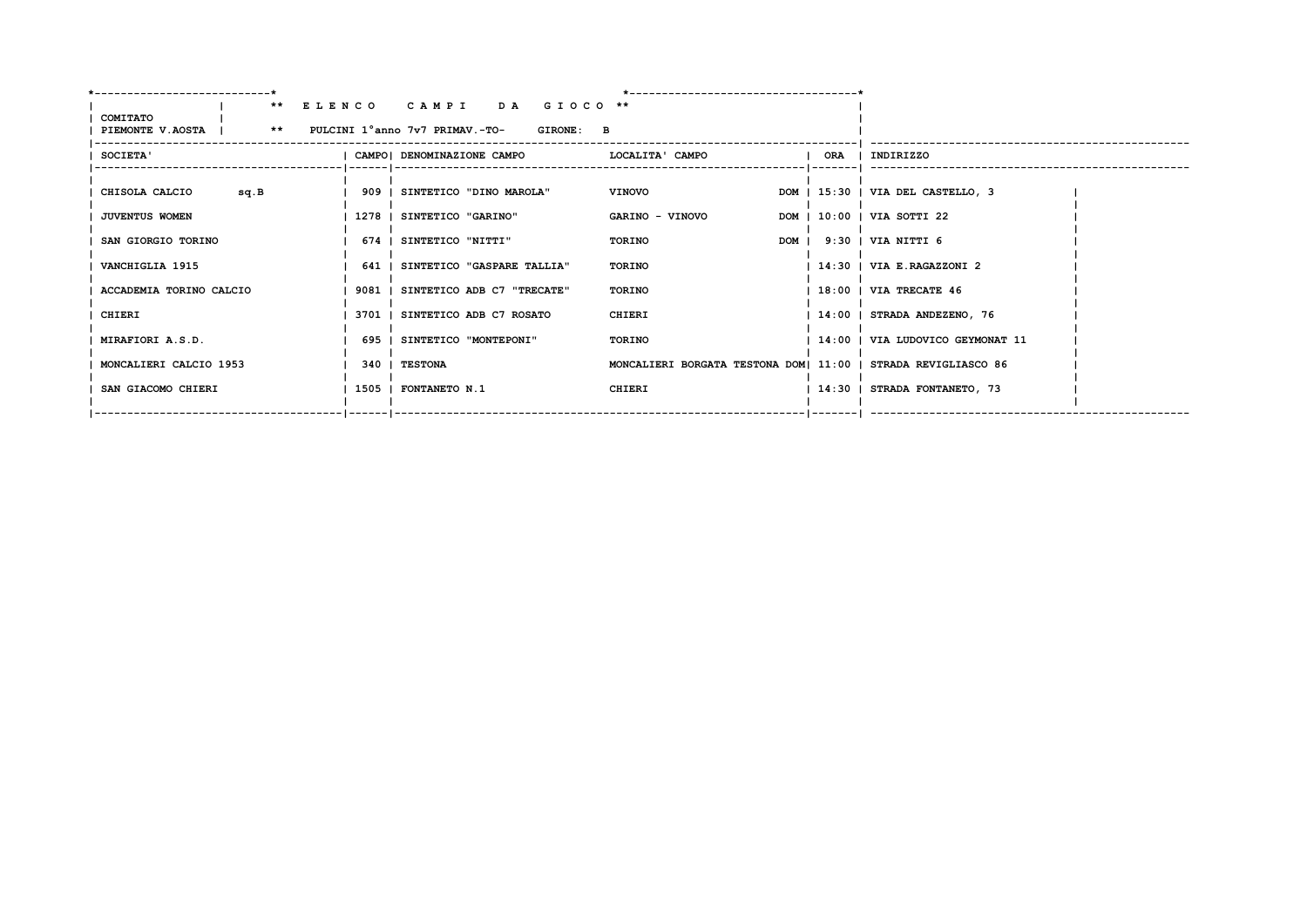$\star$ 

 $\star$ 

 $\star$ 

 $\ddot{\phantom{1}}$  $\star$ 

PULCINI 1°anno 7v7 PRIMAV.-TO- GIRONE: C  $\overline{a}$ 

| I ANDATA: 12/03/22 ! PHITORNO:<br>I ORE: ! 1 G I OR N A T A ! ORE:                                  | $\mathbf{I}$<br>$\mathbf{I}$<br>I IORE: ! 6 GIORNATA ! ORE:<br>$\mathbf{I}$                                                                                                                                                                                                                                               |
|-----------------------------------------------------------------------------------------------------|---------------------------------------------------------------------------------------------------------------------------------------------------------------------------------------------------------------------------------------------------------------------------------------------------------------------------|
|                                                                                                     | $\mathbf{I}$<br>TOLYMPIC COLLEGNO<br>TOLYMPIC COLLEGNO<br>TOLYMPIC COLLEGNO<br>TOLYMPIC COLLEGNO<br>TORINGSE 1894 ASD<br>TORINESE 1894 ASD<br>TORINESE 1894 ASD<br>TORINESE 1894 ASD<br>TORINESE 1894 ASD<br>TORINESE 1894 ASD<br>TORINESE 1894 ASD<br>TORINESE 1894                                                      |
| I ANDATA: 19/03/22 !<br>! RITORNO:<br>IORE: !! 2 GIORNATA ! ORE: I IORE: !! 7 GIORNATA ! ORE:       | I I ANDATA: 30/04/22 ! 1 1 ANDATA: 30/04/22 !<br>$\mathbf{I}$<br>I                                                                                                                                                                                                                                                        |
| I CENISIA A R.L. sq.B - SISPORT S.P.A. sq.D I I CENISIA A R.L. sq.B - OLYMPIC COLLEGNO              | $\mathbf{I}$<br>T CUS TORINO<br>T PRO EURERA (M. 1941)<br>T PRO EURERA SALL. S.Ssq.B – TORINESE 1894 ASD sq.B – TORINESE 1894 ASD sq.B – TORINESE 1894 ASD sq.B – TORINESE 1894 ASD sq.B – TORINESE 1894 ASD sq.B – TORINESE 1894 ASD sq.B – TORIN                                                                        |
| I ANDATA: 26/03/22 !                                                                                | I<br>I                                                                                                                                                                                                                                                                                                                    |
|                                                                                                     | I ALPIGNANO sq.C - POZZOMAINA S.R.L. S.Ssq.B I I ALPIGNANO sq.C - SISPORT S.P.A. sq.D I<br>TRANGERS SAVONERA COLLEGNO - CENTSTA AR.L. S.G. SQ.D I DLYMPTC COLLEGNO - CENTSTA AR.L. S.G. SQ.D I DOLYMPTC COLLEGNO - CENTSTA AR.L. S.G. SQ.D - PRO EUREKA SQ.D - PRO EUREKA SQ.D I DOLYMPTC COLLEGNO I SQ.D I SPAZIO TALENT |
|                                                                                                     | ! RITORNO:<br>$\mathbf{I}$<br>I                                                                                                                                                                                                                                                                                           |
|                                                                                                     |                                                                                                                                                                                                                                                                                                                           |
| I ANDATA: 9/04/22!<br>! RITORNO:<br>I ORE: ! 5 G I OR N A T A ! ORE:                                | $\mathbf{I}$<br>I                                                                                                                                                                                                                                                                                                         |
| sq.D - POZZOMAINA S.R.L. S.Ssq.B I<br>I SISPORT S.P.A.<br>T SDAZIO TALENT SOCCED - OLYMPIC COLLECNO |                                                                                                                                                                                                                                                                                                                           |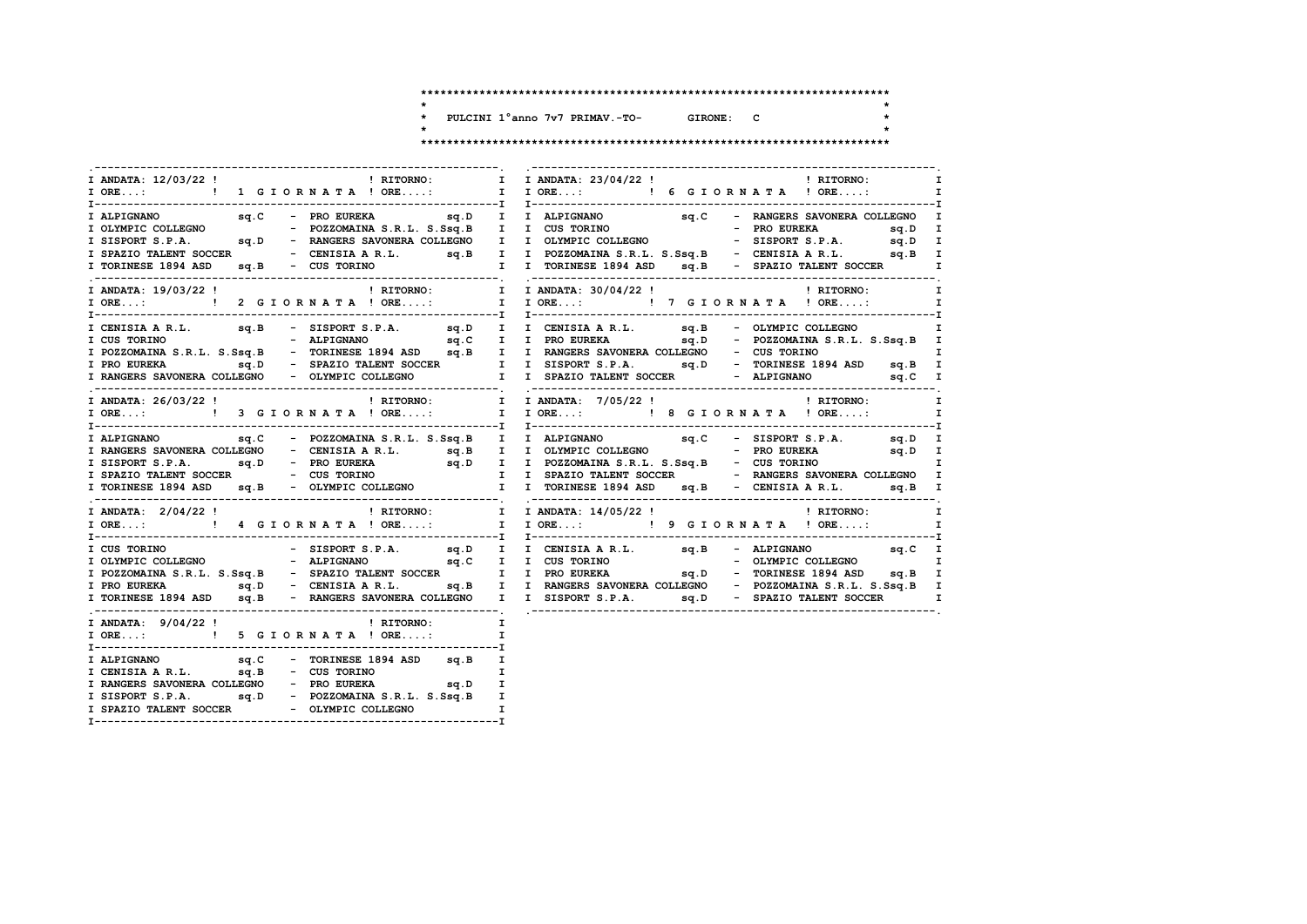|                                                      | ** ELENCO CAMPI DA GIOCO **        |                                               |                         |  |                                   |  |
|------------------------------------------------------|------------------------------------|-----------------------------------------------|-------------------------|--|-----------------------------------|--|
| COMITATO                                             |                                    |                                               |                         |  |                                   |  |
| PIEMONTE V.AOSTA   ** PULCINI 1°anno 7v7 PRIMAV.-TO- |                                    | <b>GIRONE: C</b>                              |                         |  |                                   |  |
| SOCIETA'                                             |                                    | CAMPO  DENOMINAZIONE CAMPO   LOCALITA ' CAMPO |                         |  | ORA   INDIRIZZO                   |  |
|                                                      |                                    |                                               |                         |  |                                   |  |
|                                                      |                                    |                                               |                         |  |                                   |  |
| OLYMPIC COLLEGNO                                     | 208   ALLENDE                      |                                               | COLLEGNO                |  | 15:00   VIA TAMPELLINI 41         |  |
| SISPORT S.P.A. sq.D                                  | 1019   SINTETICO ADB C7 "POLIGRU"  |                                               | GRUGLIASCO              |  | 15:45   CORSO ALLAMANO, 125       |  |
|                                                      |                                    |                                               |                         |  |                                   |  |
| SPAZIO TALENT SOCCER                                 | 799   SINTETICO "PELLERINA 1"      |                                               | TORINO                  |  | DOM   11:30   C.APPIO CLAUDIO 106 |  |
| TORINESE 1894 ASD<br>sq.B                            | 657   GLADIOLI                     |                                               | TORINO                  |  | 14:00   VIA DEI GLADIOLI 33/A     |  |
|                                                      |                                    |                                               |                         |  |                                   |  |
| sq.B<br>CENISIA A R.L.                               | 654   SINTETICO "CENISIA"          |                                               | TORINO                  |  | 14:30   VIA REVELLO               |  |
|                                                      |                                    |                                               |                         |  |                                   |  |
| <b>CUS TORINO</b>                                    | 1124   SINTETICO "ATI CUS"         |                                               | GRUGLIASCO              |  | 15:00   VIA MILANO 61             |  |
| POZZOMAINA S.R.L. S.Ssq.B                            | 673   SINTETICO "POZZOMAINA"       |                                               | TORINO                  |  | 16:00   VIA MONTE ORTIGARA 78     |  |
|                                                      |                                    |                                               |                         |  |                                   |  |
| RANGERS SAVONERA COLLEGNO                            | $209$ $\mid$ G. FALCO              |                                               | SAVONERA - COLLEGNO     |  | 15:00   VIA VENARIA 109           |  |
|                                                      |                                    |                                               |                         |  |                                   |  |
| <b>ALPIGNANO</b><br>sq.C                             | 13   ALLENDE                       |                                               | <b>ALPIGNANO</b>        |  | DOM   15:30   VIA MIGLIARONE, 12  |  |
| PRO EUREKA<br>sq.D                                   | 1209   SINTETICO ADB C7 PRO EUREKA |                                               | <b>SETTIMO TORINESE</b> |  | DOM   16:15   VIA PIAVE 8 BIS     |  |
|                                                      |                                    |                                               |                         |  |                                   |  |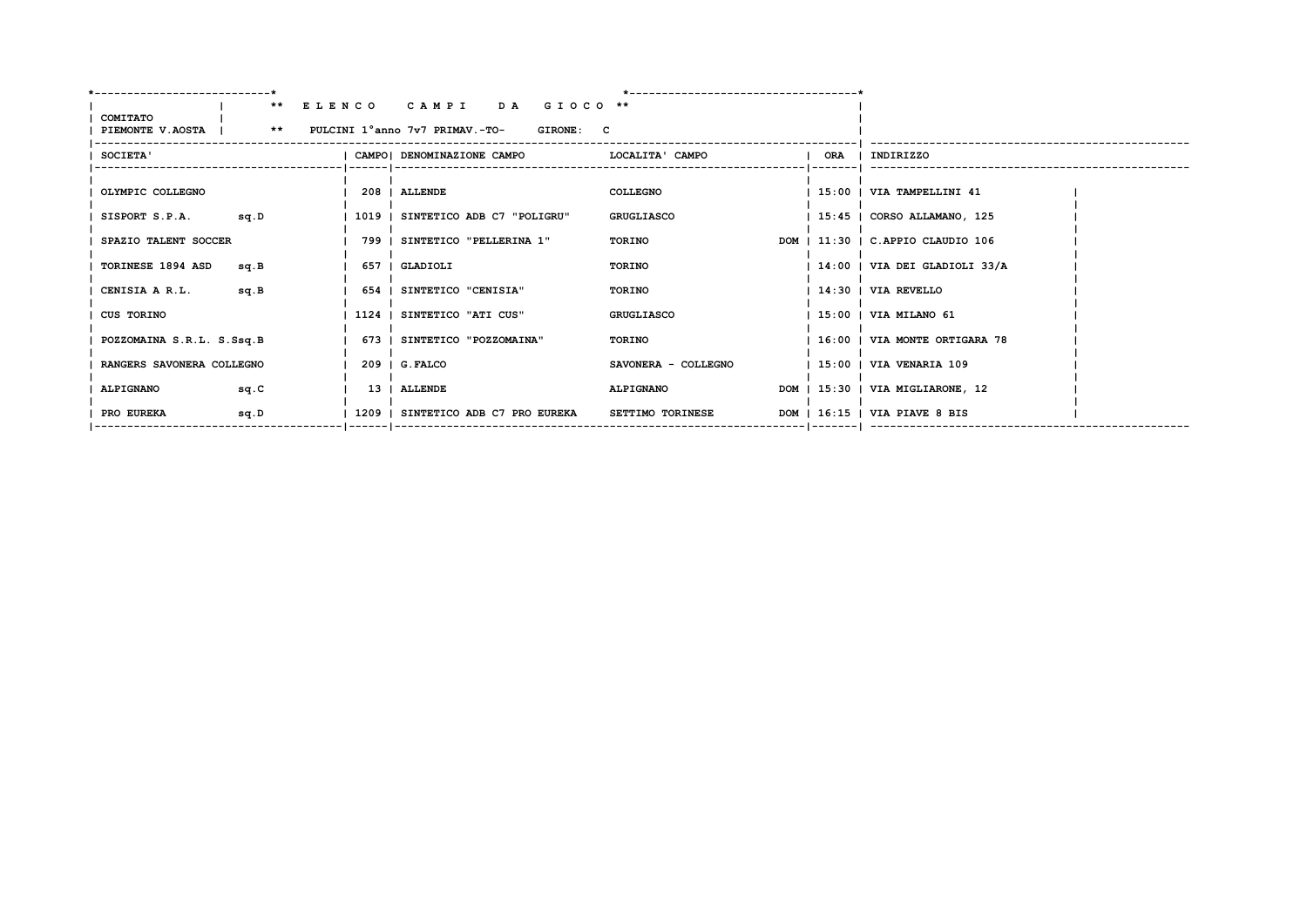$\star$ 

 $\star$ 

 $\star$ 

 $\star$ 

\* PULCINI 1°anno 7v7 PRIMAV.-TO- GIRONE: D

| I ANDATA: 12/03/22 !                                                                                                                                                                                                                 | <b>EXECUTE:</b> RITORNO: | $\mathbf{I}$ and $\mathbf{I}$ | I ANDATA: 23/04/22 !                |  | ! RITORNO:                                                  | I              |
|--------------------------------------------------------------------------------------------------------------------------------------------------------------------------------------------------------------------------------------|--------------------------|-------------------------------|-------------------------------------|--|-------------------------------------------------------------|----------------|
| I ORE: ! 1 G I O R N A T A ! ORE:                                                                                                                                                                                                    |                          |                               | I IORE: ! 6 GIORNATA ! ORE:         |  |                                                             | I.<br>-------I |
|                                                                                                                                                                                                                                      |                          |                               |                                     |  |                                                             |                |
|                                                                                                                                                                                                                                      |                          |                               |                                     |  |                                                             |                |
|                                                                                                                                                                                                                                      |                          |                               |                                     |  |                                                             |                |
|                                                                                                                                                                                                                                      |                          |                               |                                     |  |                                                             |                |
| TRILETICO C.B.L. sq.B - CALCIO SETTIMO sq.B I ATLETICO C.B.L. sq.B - GASSINOSANRAFFAELE I<br>I G.A.R. REBAUDENGO sq.B - BORGARO NOBIS 1965 sq.B I CALCIO SETTIMO sq.B - BORGARO NOBIS 1965 sq.B I<br>I GASSINOSANRAFFAELE - ACCADEMI |                          |                               |                                     |  |                                                             |                |
| I ANDATA: 19/03/22 !                                                                                                                                                                                                                 | ! RITORNO:               |                               | I I ANDATA: 30/04/22 !              |  | ! RITORNO:                                                  | $\mathbf I$    |
| I ORE: ! 2 GIORNATA ! ORE:                                                                                                                                                                                                           |                          |                               | I I ORE: ! 7 G I O R N A T A ! ORE: |  |                                                             | $\mathbf{I}$   |
|                                                                                                                                                                                                                                      |                          |                               |                                     |  |                                                             |                |
| I ACCADEMIA REBAUDENGO TO - ATLETICO C.B.L.                                                                                                                                                                                          |                          |                               |                                     |  | sq.B I I ACCADEMIA REBAUDENGO TO - SAN MAURIZIO C.SE sq.B I |                |
| I BORGARO NOBIS 1965 sq.B - GASSINOSANRAFFAELE I I BORGARO NOBIS 1965 sq.B - ATLETICO C.B.L. sq.B I                                                                                                                                  |                          |                               |                                     |  |                                                             |                |
|                                                                                                                                                                                                                                      |                          |                               |                                     |  |                                                             |                |
|                                                                                                                                                                                                                                      |                          |                               |                                     |  |                                                             |                |
| T CALCIO LEINI<br>I CALCIO LEINI<br>I CALCIO LEINI SQ.B - G.A.R. REBAUDENGO SQ.B - MAPPANESE SQ.B - MAPPANESE SQ.B - VIRTUS CIRIE<br>I SAN MAURIZIO C.SE sq.B - VIRTUS CIRIE' sq.B I I GA.R. REBAUDENGO SQ.B - VIRTUS CIRIE' sq.B    |                          |                               |                                     |  |                                                             |                |
| I ANDATA: 26/03/22 !                                                                                                                                                                                                                 | ! RITORNO:               |                               | I I ANDATA: 7/05/22!                |  | ! RITORNO:                                                  | I.             |
| $I$ ORE: $\qquad$ !                                                                                                                                                                                                                  | 3 GIORNATA ! ORE:        |                               | I IORE: ! 8 GIORNATA ! ORE:         |  |                                                             | I              |
| I ACCADEMIA REBAUDENGO TO - BORGARO NOBIS 1965 sq.B I I ATLETICO C.B.L. sq.B - CALCIO LEINI sq.B I                                                                                                                                   |                          |                               |                                     |  |                                                             |                |
|                                                                                                                                                                                                                                      |                          |                               |                                     |  |                                                             |                |
|                                                                                                                                                                                                                                      |                          |                               |                                     |  |                                                             |                |
|                                                                                                                                                                                                                                      |                          |                               |                                     |  |                                                             |                |
| E GAR. REBAUDENGO SQ.B - SAN MAURIZIO C.SE SQ.B I I GALCIO SETTIMO SQ.B - SAN MAURIZIO C.SE SQ.B - CALCIO LEINI<br>I GASSINOSANRAFFAELE SQ.B - CALCIO LEINI SQ.B I I GAR.R. REBAUDENGO SQ.B - ACCADEMIA REBAUDENGO TO I<br>I MAPPA   |                          |                               |                                     |  |                                                             |                |
| I ANDATA: 2/04/22 !                                                                                                                                                                                                                  | ! RITORNO:               |                               | I I ANDATA: 14/05/22 !   RITORNO:   |  |                                                             | I              |
| I ORE: ! 4 GIORNATA ! ORE:                                                                                                                                                                                                           |                          |                               | I I ORE: ! 9 G I OR N A T A ! ORE:  |  |                                                             | $\mathbf{I}$   |
| I ATLETICO C.B.L. sq.B - VIRTUS CIRIE' sq.B I I ACCADEMIA REBAUDENGO TO - CALCIO SETTIMO sq.B I                                                                                                                                      |                          |                               |                                     |  |                                                             |                |
|                                                                                                                                                                                                                                      |                          |                               |                                     |  |                                                             |                |
|                                                                                                                                                                                                                                      |                          |                               |                                     |  |                                                             |                |
|                                                                                                                                                                                                                                      |                          |                               |                                     |  |                                                             |                |
| I SAN MAURIZIO C.SE sq.B - GASSINOSANRAFFAELE I I SAN MAURIZIO C.SE sq.B - ATLETICO C.B.L. sq.B I                                                                                                                                    |                          |                               |                                     |  |                                                             |                |
| I ANDATA: $9/04/22$ ! RITORNO:                                                                                                                                                                                                       |                          | I                             |                                     |  |                                                             |                |
| $I$ ORE: $\qquad$ !                                                                                                                                                                                                                  | 5 GIORNATA ! ORE:        | I                             |                                     |  |                                                             |                |
| I ACCADEMIA REBAUDENGO TO                                                                                                                                                                                                            | - CALCIO LEINI sq.B      | I                             |                                     |  |                                                             |                |
| I BORGARO NOBIS 1965 sq.B - SAN MAURIZIO C.SE sq.B                                                                                                                                                                                   |                          | I                             |                                     |  |                                                             |                |
|                                                                                                                                                                                                                                      |                          | I                             |                                     |  |                                                             |                |
|                                                                                                                                                                                                                                      |                          | I                             |                                     |  |                                                             |                |
| I G.A.R. REBAUDENGO 94.B - ATLETICO C.B.L. 94.B<br>I GASSINOSANRAFFAELE - CALCIO SETTIMO 94.B<br>I VIRTUS CIRIE' 94.B - MAPPANESE 94.B                                                                                               |                          |                               |                                     |  |                                                             |                |
|                                                                                                                                                                                                                                      |                          |                               |                                     |  |                                                             |                |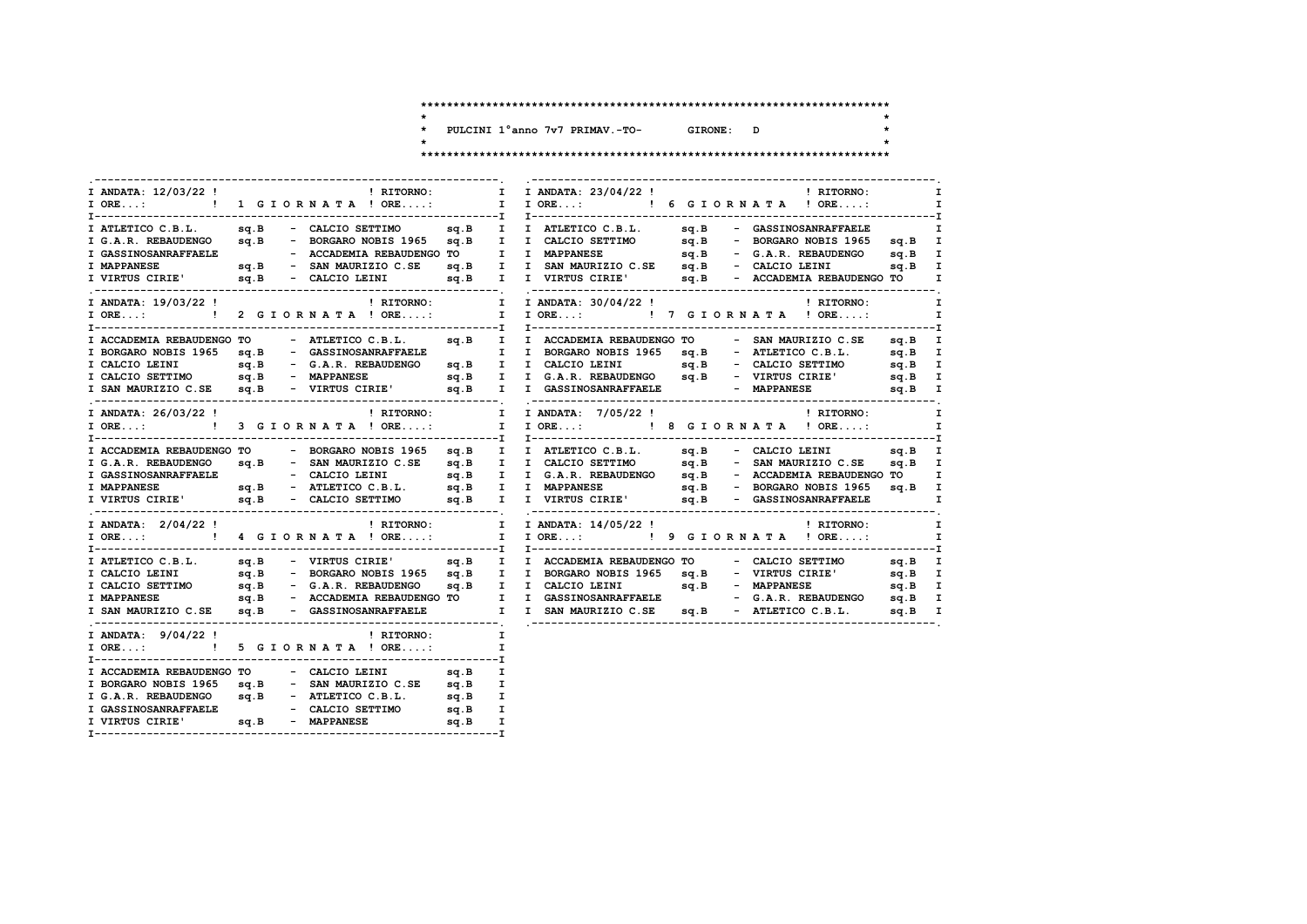|                                                      | ** ELENCO CAMPI DA GIOCO **                    |                         |     |                                        |
|------------------------------------------------------|------------------------------------------------|-------------------------|-----|----------------------------------------|
| COMITATO                                             |                                                |                         |     |                                        |
| PIEMONTE V.AOSTA   ** PULCINI 1°anno 7v7 PRIMAV.-TO- | GIRONE: D                                      |                         |     |                                        |
| SOCIETA'                                             | CAMPO   DENOMINAZIONE CAMPO   LOCALITA ' CAMPO |                         | ORA | I INDIRIZZO                            |
|                                                      |                                                |                         |     |                                        |
| ATLETICO C.B.L.<br>sq.B                              | 980   COMUNALE                                 | LANZO TORINESE          |     | DOM   10:00   VIA DELLO SPORT 6        |
| G.A.R. REBAUDENGO<br>sq.B                            | 1079   SINTETICO "SEMPIONE"                    | TORINO                  |     | 15:00   VIA GOTTARDO, 10               |
| <b>GASSINOSANRAFFAELE</b>                            | 4001   SINTETICO "BERTOLINI"                   | <b>GASSINO TORINESE</b> |     | $ 14:30 $ VIA DIAZ                     |
| sq.B<br><b>MAPPANESE</b>                             | 1053   COMUNALE                                | <b>MAPPANO</b>          |     | $ 16:00 $ VIA MARCONI, 3               |
| VIRTUS CIRIE'<br>sq.B                                | 201   SERGIO BRUNERO                           | CIRIE                   |     | $DOM$   $11:00$   VIA BIAUNE           |
| ACCADEMIA REBAUDENGO TO                              | 9089   SINTETICO ADB C9 "REBAUDENGO"           | TORINO                  |     | 15:00   CORSO VERCELLI, 206            |
| BORGARO NOBIS 1965<br>sa.B                           | 1204   SINTETICO "MAGGIONI"                    | <b>BORGARO TORINESE</b> |     | DOM   11:00   VIA S.CRISTINA 9         |
| sq.B<br>CALCIO LEINI                                 | 9090   SINTETICO ADB C9 CITTADELLA C           | LEINI                   |     | DOM   10:00   VIA CARLO GREMO, 59      |
| CALCIO SETTIMO<br>sq.B                               | 899   PRIMO LEVI                               | SETTIMO TORINESE        |     | $ 14:30 $ VIA PRIMO LEVI, 6            |
| SAN MAURIZIO C.SE<br>sq.B                            | 498   COMUNALE                                 | SAN MAURIZIO CANAVESE   |     | DOM   10:30   VIA CERETTA INFERIORE 36 |
|                                                      | --   ------   --------------                   |                         |     |                                        |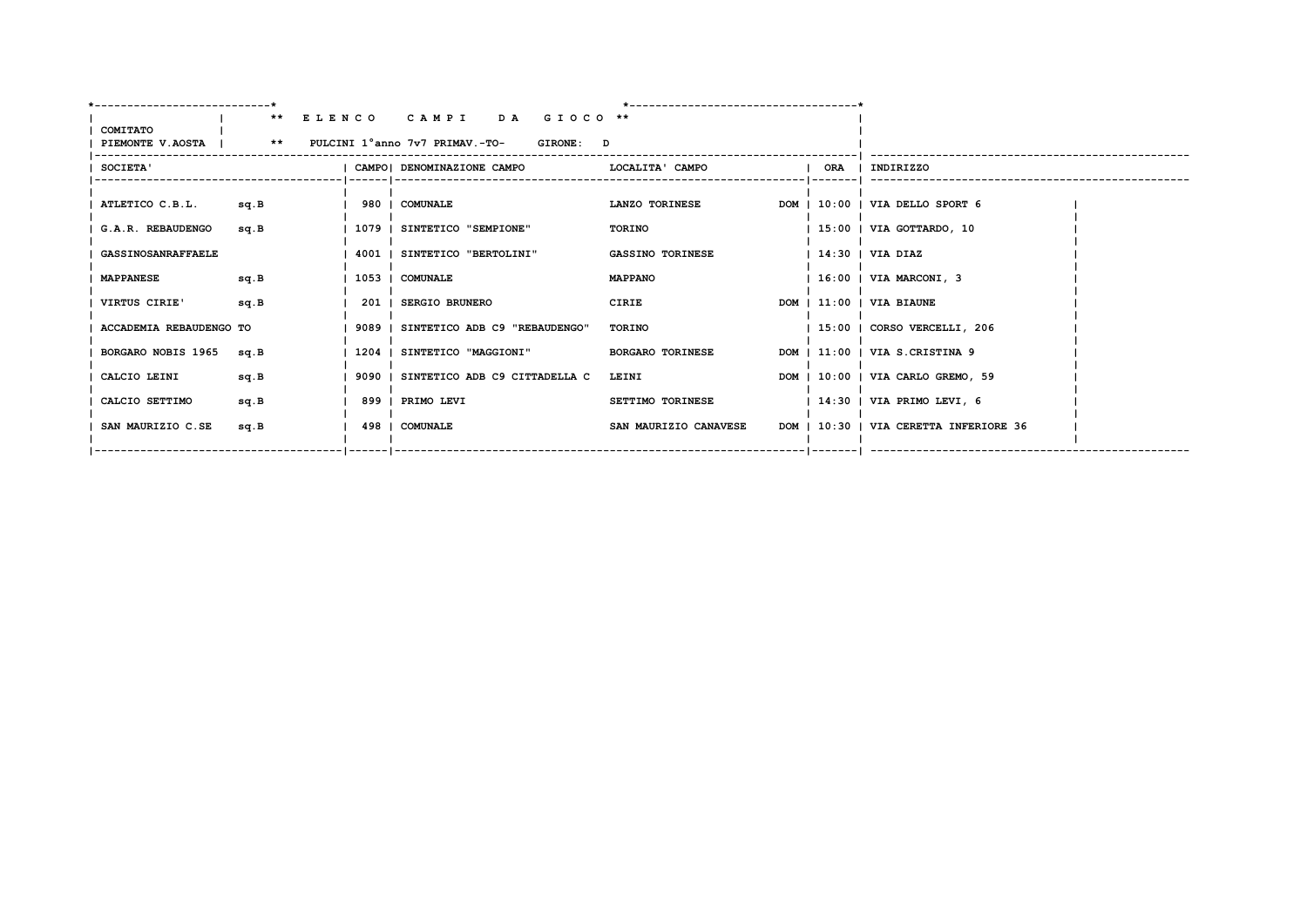$\ddot{\phantom{1}}$ 

GIRONE: E \* PULCINI 1°anno 7v7 PRIMAV.-TO-

 $\star$ 

 $\star$ 

 $\star$ 

| I ANDATA: 12/03/22 !              | ! RITORNO:                                       | I I ANDATA: 23/04/22 !<br>! RITORNO:<br>I ORE:  1 G I O R I ORE A I ORE: I O RE: I O RE: I O RE: I O RE:                                                                                                                             |
|-----------------------------------|--------------------------------------------------|--------------------------------------------------------------------------------------------------------------------------------------------------------------------------------------------------------------------------------------|
| I DORINA                          | - G.A.R. REBAUDENGO                              | I I DORINA<br>- VIRTUS MERCADANTE SSDARL                                                                                                                                                                                             |
|                                   |                                                  |                                                                                                                                                                                                                                      |
|                                   |                                                  |                                                                                                                                                                                                                                      |
|                                   |                                                  |                                                                                                                                                                                                                                      |
|                                   | I ANDATA: 19/03/22 !<br>I RITORNO: I             | I ANDATA: 30/04/22 !<br>! RITORNO:                                                                                                                                                                                                   |
|                                   |                                                  | I ORE:  1 P ORE: I P ORE: I P ORE: I P ORE: I P ORE: I P ORE: I P ORE:                                                                                                                                                               |
| I CALCIO SETTIMO                  |                                                  | - TORINO F.C. S.P.A. sq.D I I G.A.R. REBAUDENGO - CALCIO SETTIMO                                                                                                                                                                     |
|                                   |                                                  |                                                                                                                                                                                                                                      |
|                                   |                                                  |                                                                                                                                                                                                                                      |
|                                   |                                                  |                                                                                                                                                                                                                                      |
|                                   |                                                  | T CALCIO SETTIMO - TORINO F.C. S.P.A. SQ.D I I G.A.R. REBAUDENGO - CALCIO SETTIMO I<br>I G.A.R. REBAUDENGO - PRO EUCRETA sq.B I I LUCENTO - SQ.B - TORINA I ISSORT S.P.A. SQ.D I<br>I SISPORT S.P.A. SQ.E - DORINA<br>I VIRTUS MERCA |
|                                   |                                                  |                                                                                                                                                                                                                                      |
|                                   |                                                  |                                                                                                                                                                                                                                      |
| I DORINA                          | - CALCIO SETTIMO                                 | I I CALCIO SETTIMO - SISPORT S.P.A. sq.E I                                                                                                                                                                                           |
|                                   |                                                  | TRICENTO SQ.B – G.A.R. REBAUDENGO I I DORINA – DUCENTO SQ.B – G.A.R. REBAUDENGO SQ.B – G.A.R. REBAUDENGO SQ.B – G.A.R. REBAUDENGO SQ.B – G.A.R. REBAUDENGO SQ.B – G.A.R. REBAUDENGO SQ.B – G.A.R. REBAUDENGO SQ.B – G.A.R. REB       |
|                                   |                                                  |                                                                                                                                                                                                                                      |
|                                   |                                                  | sq.B - VIRTUS MERCADANTE SSDARL I                                                                                                                                                                                                    |
| $\mathbf{I}$ and $\mathbf{I}$     |                                                  | Riposa - VIRTUS MERCADANTE SSDARL I I Riposa - TORINO F.C. S.P.A. sq.D I                                                                                                                                                             |
| I ANDATA: 2/04/22 !               |                                                  | $\blacksquare$ RITORNO: $\blacksquare$ I ANDATA: $14/05/22$ ! $\blacksquare$ I RITORNO:                                                                                                                                              |
|                                   |                                                  |                                                                                                                                                                                                                                      |
|                                   |                                                  | T CALCIO SETTIMO - PRO EUREKA = 4.B I I G.A.R. REBAUDENGO - TORINO F.C. S.P.A. Sq.D I<br>I LASCARIS = 5q.B - DORINA I I LUCENTO sq.B - RO EUREKA = 4.B I I LUCENTO = 70RINO F.C. S.P.A. Sq.D I<br>I SISPORT S.P.A. Sq.B - LUCENTO    |
|                                   |                                                  |                                                                                                                                                                                                                                      |
|                                   |                                                  |                                                                                                                                                                                                                                      |
|                                   |                                                  |                                                                                                                                                                                                                                      |
|                                   |                                                  |                                                                                                                                                                                                                                      |
|                                   | I ANDATA: $9/04/22$ ! (RITORNO: I                |                                                                                                                                                                                                                                      |
| I ORE: ! 5 G I O R N A T A ! ORE: |                                                  | $\mathbf{I}$                                                                                                                                                                                                                         |
|                                   |                                                  |                                                                                                                                                                                                                                      |
|                                   |                                                  |                                                                                                                                                                                                                                      |
|                                   |                                                  |                                                                                                                                                                                                                                      |
|                                   | I VIRTUS MERCADANTE SSDARL - G.A.R. REBAUDENGO I |                                                                                                                                                                                                                                      |
| $\mathbf{I}$ and $\mathbf{I}$     | $Riposa$ - SISPORT S.P.A.<br>sq.E                | $\mathbf{I}$                                                                                                                                                                                                                         |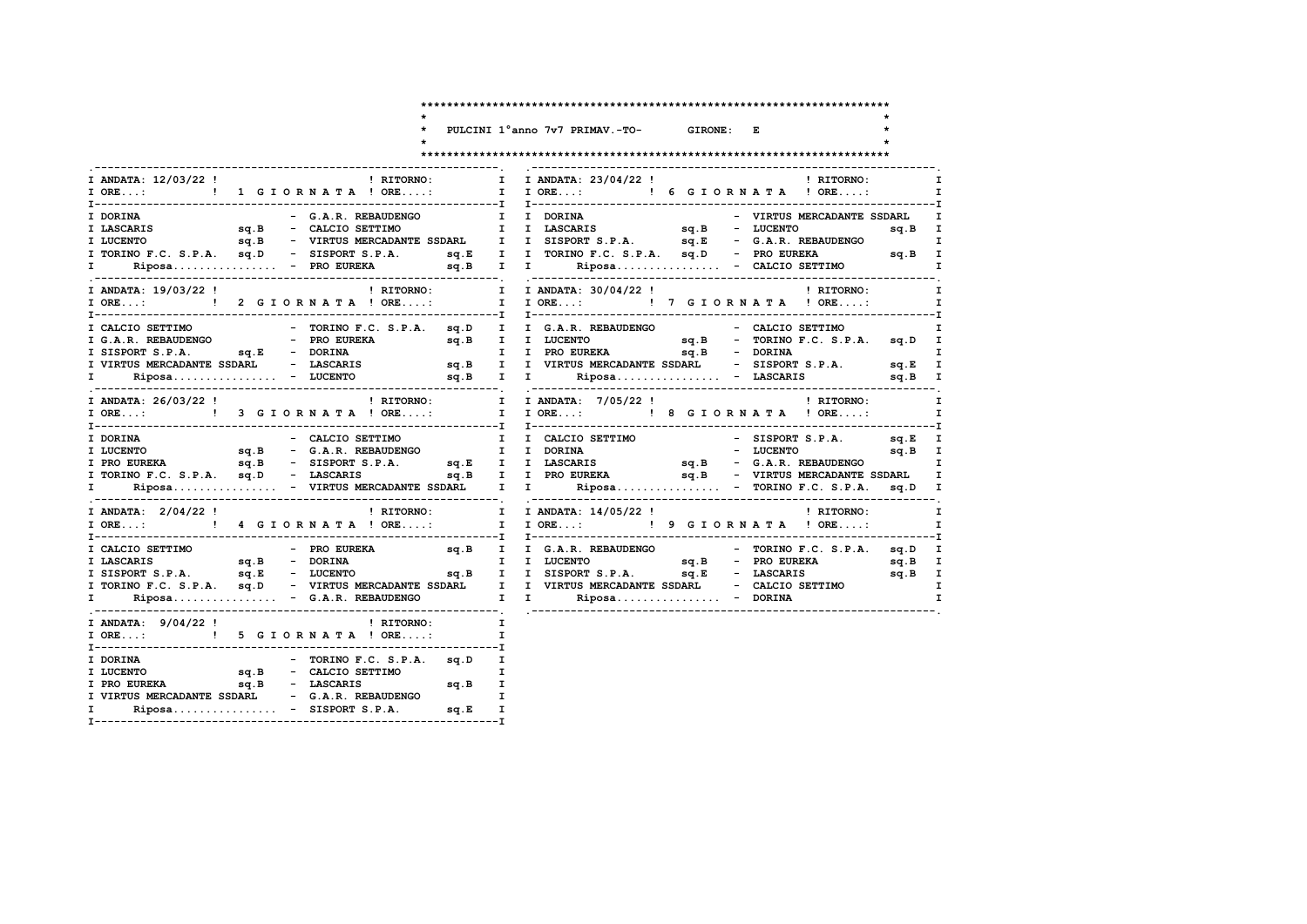| --------------------------- |                                                                   |  |                                                                          | ---------------------------------- |  |                                   |  |  |  |
|-----------------------------|-------------------------------------------------------------------|--|--------------------------------------------------------------------------|------------------------------------|--|-----------------------------------|--|--|--|
|                             |                                                                   |  | ** ELENCO CAMPI DA GIOCO **                                              |                                    |  |                                   |  |  |  |
| COMITATO                    |                                                                   |  |                                                                          |                                    |  |                                   |  |  |  |
|                             | PIEMONTE V.AOSTA   ** PULCINI 1°anno 7v7 PRIMAV.-TO-<br>GIRONE: E |  |                                                                          |                                    |  |                                   |  |  |  |
| SOCIETA'                    |                                                                   |  | CAMPO  DENOMINAZIONE CAMPO                                               | LOCALITA' CAMPO                    |  | ORA   INDIRIZZO                   |  |  |  |
|                             |                                                                   |  |                                                                          |                                    |  |                                   |  |  |  |
| <b>DORINA</b>               |                                                                   |  | 1216   SINTETICO ADB C9 VARANO                                           | TORINO                             |  | 15:45   VIA ALFONSO VARANO 64     |  |  |  |
| LASCARIS                    | sq.B                                                              |  | 6012   SINTETICO ADB C7 "SOFFIETTI"                                      | PIANEZZA                           |  | DOM   10:00   VIA CLAVIERE 16     |  |  |  |
| <b>LUCENTO</b>              | sq.B                                                              |  | 637   SINTETICO "RICONDA"                                                | TORINO                             |  | DOM   16:00   CORSO LOMBARDIA 107 |  |  |  |
|                             |                                                                   |  | TORINO F.C. sq.D (Squadra Femminile)   754   SINTETICO ADB SPORT VILLAGE | <b>COLLEGNO</b>                    |  | 16:30   VIA SERGIO ALLEGRI 15     |  |  |  |
| CALCIO SETTIMO              |                                                                   |  | 899   PRIMO LEVI                                                         | SETTIMO TORINESE                   |  | $ 16:00 $ VIA PRIMO LEVI, 6       |  |  |  |
| G.A.R. REBAUDENGO           |                                                                   |  | 1079   SINTETICO "SEMPIONE"                                              | TORINO                             |  | 15:00   VIA GOTTARDO, 10          |  |  |  |
| SISPORT S.P.A. sq.E         |                                                                   |  | 1019   SINTETICO ADB C7 "POLIGRU"                                        | GRUGLIASCO                         |  | 14:30   CORSO ALLAMANO, 125       |  |  |  |
| VIRTUS MERCADANTE SSDARL    |                                                                   |  | 742   SINTETICO "MERCADANTE"                                             | <b>TORINO</b>                      |  | DOM   10:30   VIA MERCADANTE, 133 |  |  |  |
| <b>PRO EUREKA</b>           | sq.B                                                              |  | 1209   SINTETICO ADB C7 PRO EUREKA                                       | <b>SETTIMO TORINESE</b>            |  | $ 17:00 $ VIA PIAVE 8 BIS         |  |  |  |
|                             |                                                                   |  | --   ------   ----------------                                           |                                    |  |                                   |  |  |  |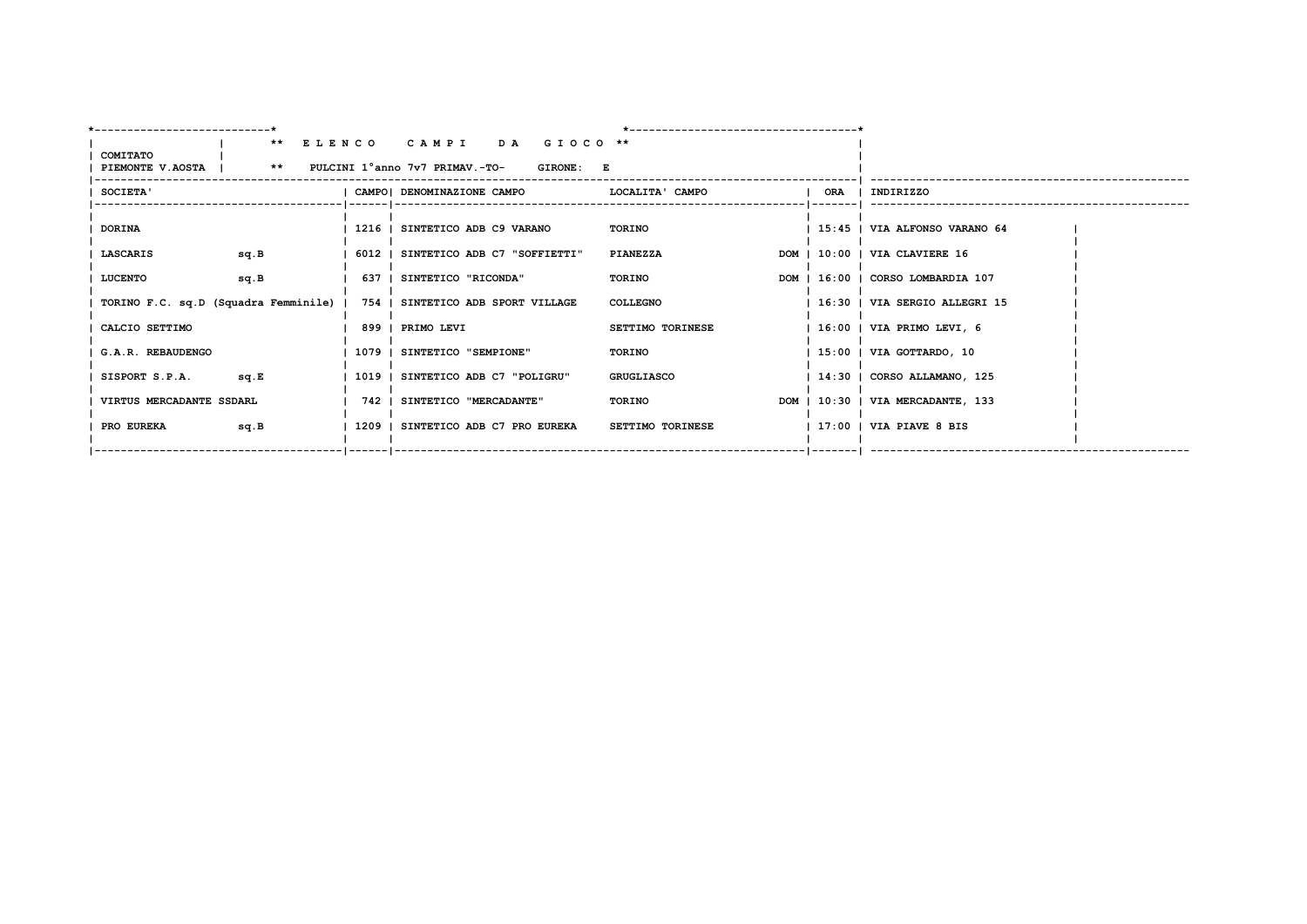$\star$  $\star$ 

 $\star$ 

\* PULCINI 1°anno 7v7 PRIMAV.-TO- GIRONE: F  $\star$ 

| I ANDATA: 12/03/22 !<br>! RITORNO:                                                                                                                                                                                                                                                                                                                                                                                              | I ANDATA: 23/04/22 !<br>$\mathbf{T}$<br>! RITORNO:<br>I ORE:  1 G I O R I OR I ORE: I ORE: I ORE:  1 G I O R I ORE:                                                                                                              |
|---------------------------------------------------------------------------------------------------------------------------------------------------------------------------------------------------------------------------------------------------------------------------------------------------------------------------------------------------------------------------------------------------------------------------------|----------------------------------------------------------------------------------------------------------------------------------------------------------------------------------------------------------------------------------|
|                                                                                                                                                                                                                                                                                                                                                                                                                                 | T CHISOLA CALCIO A.Ssq.B - LUCENTO . I CHISOLA CALCIO . I CHISOLA CALCIO . I CHISOLA CALCIO . I CHISOLA CALCIO . I LUCENTO . I LUCENTO . ALPIGNANO . I SISPORT S.P.A. Sq.C - CHISOLA CALCIO . S.P.A. Sq.C - CHISOLA CALCIO . I   |
| I ANDATA: 19/03/22 !<br>! RITORNO:<br>I ORE: ! 2 G I O R N A T A ! ORE:                                                                                                                                                                                                                                                                                                                                                         | I I ANDATA: 30/04/22 ! PHITORNO:<br>I IORE: ! 7 GIORNATA ! ORE:                                                                                                                                                                  |
|                                                                                                                                                                                                                                                                                                                                                                                                                                 | T<br>The CRISIN AR.L. Strain areas of the strain in the set of the strain in the set of the strain in the strain of the strain in the strain of the strain of the strain in the strain of the strain in the strain in the strain |
| I ANDATA: 26/03/22 !                                                                                                                                                                                                                                                                                                                                                                                                            | ! RITORNO: I I ANDATA: 7/05/22 !<br>! RITORNO:<br>I ORE: [ 3 GIORNATA ! ORE: I I ORE: [ 8 GIORNATA ! ORE:                                                                                                                        |
| T----------------                                                                                                                                                                                                                                                                                                                                                                                                               |                                                                                                                                                                                                                                  |
| I ANDATA: 2/04/22 !                                                                                                                                                                                                                                                                                                                                                                                                             | ! RITORNO: T I ANDATA: 14/05/22 !<br>! RITORNO:                                                                                                                                                                                  |
|                                                                                                                                                                                                                                                                                                                                                                                                                                 |                                                                                                                                                                                                                                  |
| I ANDATA: $9/04/22$ ! PRITORNO:<br>I ORE: ! 5 G I OR N A T A ! ORE:                                                                                                                                                                                                                                                                                                                                                             | $\mathbf{I}$ and $\mathbf{I}$<br>I                                                                                                                                                                                               |
| $\begin{tabular}{lllllllllllll} \texttt{I BSR GRUGLIASCO} & - & ALPIGNANO & & \texttt{sq.B} & \texttt{I} \\ \texttt{I CENISIA A R.L.} & - & \texttt{LUCENTO} & & \texttt{I} \\ \texttt{I S.IGNAZIO SPORT} & - & \texttt{CHISOLA CALCIO} & \texttt{sq.D} & \texttt{I} \\ \texttt{I TORINO F.C. S.P.A.} & \texttt{sq.B} & - & \texttt{CBS SCUOLA CALCIO A.Ssq.B} & \texttt{I} \\ \end{tabular}$<br>I Riposa - SISPORT S.P.A. sq.C | I                                                                                                                                                                                                                                |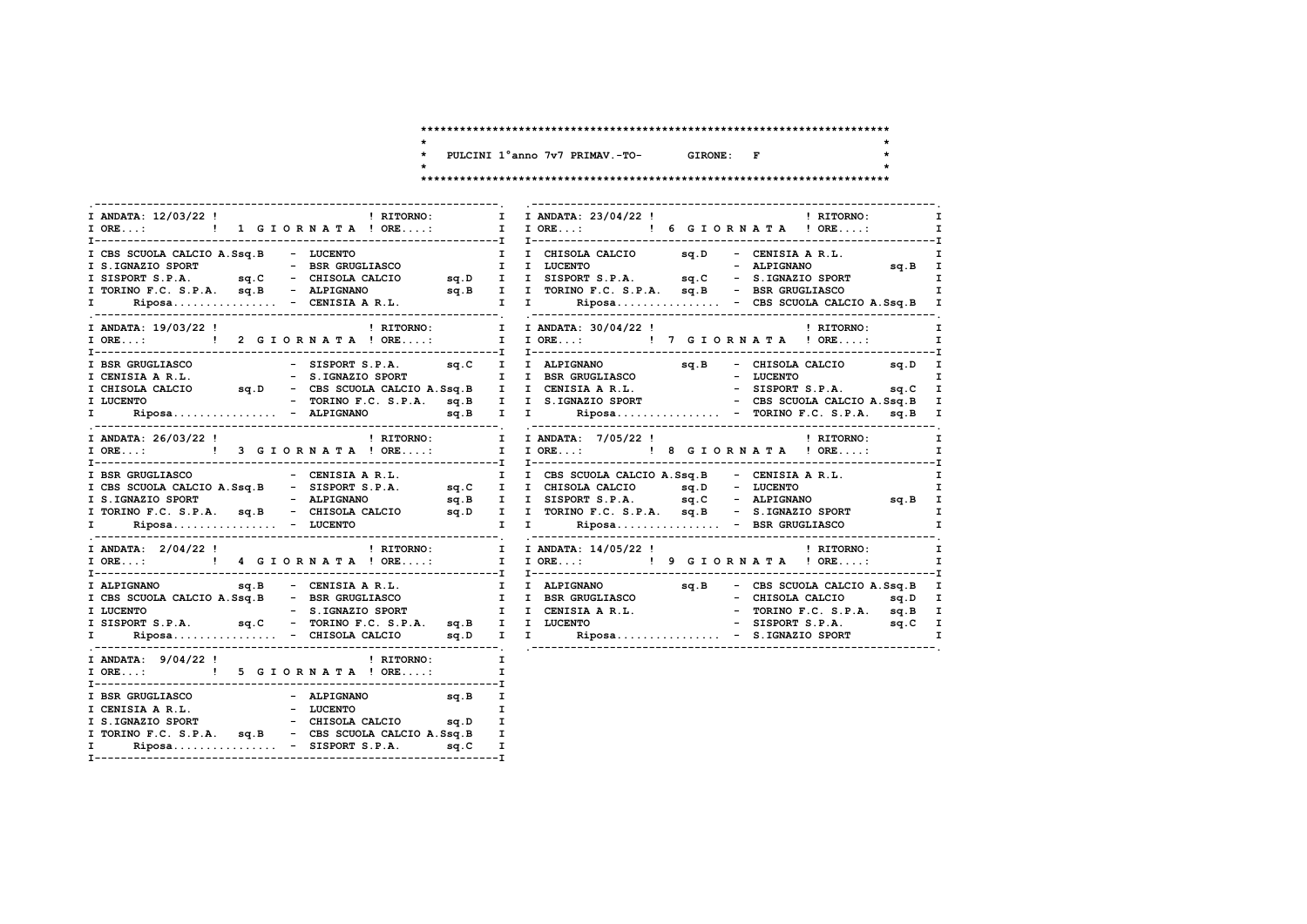| ---------------------------                                             |      |                                                 |                  |                                   |
|-------------------------------------------------------------------------|------|-------------------------------------------------|------------------|-----------------------------------|
|                                                                         |      | ** ELENCO CAMPI DA GIOCO **                     |                  |                                   |
| <b>COMITATO</b><br>PIEMONTE V.AOSTA   ** PULCINI 1°anno 7v7 PRIMAV.-TO- |      | GIRONE: F                                       |                  |                                   |
| <b>SOCIETA'</b>                                                         |      | CAMPO  DENOMINAZIONE CAMPO                      | LOCALITA' CAMPO  | ORA   INDIRIZZO                   |
| CBS SCUOLA CALCIO A.Ssq.B                                               |      | 638   SINTETICO "CAVORETTO"                     | <b>TORINO</b>    | 16:30   CORSO SICILIA 58          |
| S.IGNAZIO SPORT                                                         |      | 9057   SINTETICO ADB C9 S.IGNAZIO               | TORINO           | 14:30   VIA MONFALCONE 150        |
| SISPORT S.P.A.                                                          | sq.C | 828   SINTETICO ADB C8 "FORTUNATO"              | GRUGLIASCO       | 15:45   VIA ALBERTO SORDI 13      |
| TORINO F.C. S.P.A.                                                      | sq.B | 9052   SINTETICO ADB C9 ORBASSANO N.1 ORBASSANO |                  | 15:45   VIA GOZZANO 11            |
| <b>BSR GRUGLIASCO</b>                                                   |      | 291   SINTETICO "COMUNALE"                      | GRUGLIASCO       | 15:00   VIA LEONARDO DA VINCI 24  |
| CENISIA A R.L.                                                          |      | 654   SINTETICO "CENISIA"                       | TORINO           | 15:30   VIA REVELLO               |
| CHISOLA CALCIO                                                          | sq.D | 909   SINTETICO "DINO MAROLA"                   | <b>VINOVO</b>    | DOM   17:00   VIA DEL CASTELLO, 3 |
| LUCENTO                                                                 |      | 637   SINTETICO "RICONDA"                       | TORINO           | DOM   16:30   CORSO LOMBARDIA 107 |
| <b>ALPIGNANO</b>                                                        | sq.B | 13   ALLENDE                                    | <b>ALPIGNANO</b> | DOM   15:30   VIA MIGLIARONE, 12  |
|                                                                         |      |                                                 |                  | _ _______  ___________            |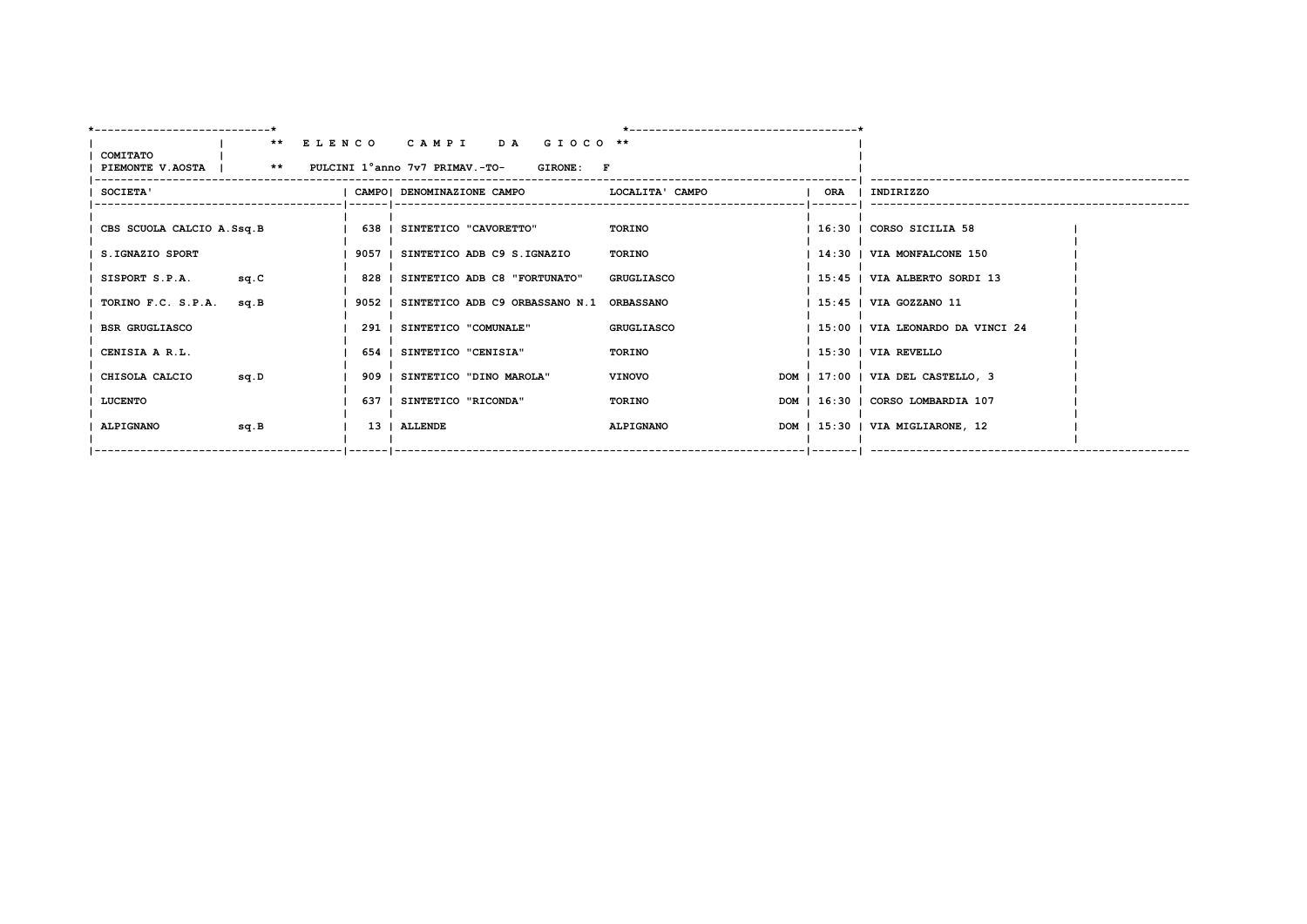$\star$  $\star$ 

 $\star$ 

\* PULCINI 1°anno 7v7 PRIMAV.-TO- GIRONE: G

 $\star$ 

| I ANDATA: 12/03/22 !<br>$\mathbf{I}$ and $\mathbf{I}$ and $\mathbf{I}$ and $\mathbf{I}$ and $\mathbf{I}$ and $\mathbf{I}$ and $\mathbf{I}$ and $\mathbf{I}$ and $\mathbf{I}$ and $\mathbf{I}$ and $\mathbf{I}$ and $\mathbf{I}$ and $\mathbf{I}$ and $\mathbf{I}$ and $\mathbf{I}$ and $\mathbf{I}$ and $\mathbf{I}$ and<br>! RITORNO:             | I ANDATA: 23/04/22 !<br>! RITORNO:<br>I                                                                                                                                                                                            |
|----------------------------------------------------------------------------------------------------------------------------------------------------------------------------------------------------------------------------------------------------------------------------------------------------------------------------------------------------|------------------------------------------------------------------------------------------------------------------------------------------------------------------------------------------------------------------------------------|
|                                                                                                                                                                                                                                                                                                                                                    |                                                                                                                                                                                                                                    |
|                                                                                                                                                                                                                                                                                                                                                    |                                                                                                                                                                                                                                    |
|                                                                                                                                                                                                                                                                                                                                                    |                                                                                                                                                                                                                                    |
|                                                                                                                                                                                                                                                                                                                                                    |                                                                                                                                                                                                                                    |
|                                                                                                                                                                                                                                                                                                                                                    |                                                                                                                                                                                                                                    |
|                                                                                                                                                                                                                                                                                                                                                    |                                                                                                                                                                                                                                    |
|                                                                                                                                                                                                                                                                                                                                                    | FINIX and the sq.B - PRO EUREKA<br>I LASCARIS and the sq.B - RO EUREKA<br>I LASCARIS and C - CBS SCUOLA CALCIO A.Sq.C I I DORINA and The sq.B - ACCADEMIAN S.R.L. S.Ssq.C - ACCADEMIAN TORINO CALCSq.B I I PRO EUREKA and C - TORI |
| I ANDATA: 19/03/22 !                                                                                                                                                                                                                                                                                                                               | ! RITORNO:<br>! RITORNO: I I ANDATA: 30/04/22 !                                                                                                                                                                                    |
| I ORE: ! 2 G I O R N A T A ! ORE:                                                                                                                                                                                                                                                                                                                  | I IORE: ! 7 GIORNATA ! ORE:<br>$\mathbf{I}$                                                                                                                                                                                        |
|                                                                                                                                                                                                                                                                                                                                                    |                                                                                                                                                                                                                                    |
|                                                                                                                                                                                                                                                                                                                                                    |                                                                                                                                                                                                                                    |
|                                                                                                                                                                                                                                                                                                                                                    |                                                                                                                                                                                                                                    |
|                                                                                                                                                                                                                                                                                                                                                    |                                                                                                                                                                                                                                    |
|                                                                                                                                                                                                                                                                                                                                                    |                                                                                                                                                                                                                                    |
|                                                                                                                                                                                                                                                                                                                                                    |                                                                                                                                                                                                                                    |
| I ANDATA: 26/03/22 !<br>! RITORNO: I I ANDATA: 7/05/22 !                                                                                                                                                                                                                                                                                           | ! RITORNO:<br>$\mathbf{I}$                                                                                                                                                                                                         |
| I ORE: ! 3 G I OR N A T A ! ORE: I I ORE: ! 8 G I OR N A T A ! ORE:                                                                                                                                                                                                                                                                                | I                                                                                                                                                                                                                                  |
|                                                                                                                                                                                                                                                                                                                                                    |                                                                                                                                                                                                                                    |
|                                                                                                                                                                                                                                                                                                                                                    |                                                                                                                                                                                                                                    |
|                                                                                                                                                                                                                                                                                                                                                    |                                                                                                                                                                                                                                    |
|                                                                                                                                                                                                                                                                                                                                                    |                                                                                                                                                                                                                                    |
|                                                                                                                                                                                                                                                                                                                                                    |                                                                                                                                                                                                                                    |
|                                                                                                                                                                                                                                                                                                                                                    | T CBS SCUOLA CALCIO A.Sq.C - ACCADEMIA TORING CALCSq.B I I CIT TURIN LDE sq.B - RCCADEMIA TORINO CALCSq.B I I CORINA<br>I DORINA sq.B - SISPORT S.P.A. sq.F I I DORINA S.R.L. S.Sq.C - CBS SCUOLA CALCIO A.Sq.C I<br>I POZZOMAINA  |
| I ANDATA: 2/04/22 !                                                                                                                                                                                                                                                                                                                                | $\blacksquare$ RITORNO: $\blacksquare$ I ANDATA: $14/05/22$ ! $\blacksquare$ I RITORNO:<br>I                                                                                                                                       |
|                                                                                                                                                                                                                                                                                                                                                    | $\mathbf{I}$                                                                                                                                                                                                                       |
|                                                                                                                                                                                                                                                                                                                                                    | I CIT TURIN LDE sq.B - POZZOMAINA S.R.L. S.Ssq.C I I CBS SCUOLA CALCIO A.Ssq.C - CIT TURIN LDE sq.B I                                                                                                                              |
|                                                                                                                                                                                                                                                                                                                                                    |                                                                                                                                                                                                                                    |
|                                                                                                                                                                                                                                                                                                                                                    |                                                                                                                                                                                                                                    |
|                                                                                                                                                                                                                                                                                                                                                    |                                                                                                                                                                                                                                    |
|                                                                                                                                                                                                                                                                                                                                                    | TRORING EXECUTE CONSIDERED ASSOCIATE DORINA EXECUTE OF SECULAR CALCIO A.SSQ.C I I DASCARIS SQ.C = POZZOMATNA S.R.L. S.SSQ.C I TRORINGSE 1894 ASD = CCADEMIA TORING CALCIO A.SSQ.C I I PRO EUREKA SQ.C = SISPORT S.P.A. SQ.H. I     |
| I ANDATA: $9/04/22$ ! RITORNO:                                                                                                                                                                                                                                                                                                                     | I                                                                                                                                                                                                                                  |
| I ORE: ! 5 G I OR N A T A ! ORE:                                                                                                                                                                                                                                                                                                                   | I                                                                                                                                                                                                                                  |
|                                                                                                                                                                                                                                                                                                                                                    |                                                                                                                                                                                                                                    |
| $\begin{tabular}{lllllllllllll} \texttt{I}\ \texttt{ACCADEMIA}\ \texttt{TORINO}\ \texttt{CALC1O}\ \texttt{A}.\texttt{Ssq.C} & - & \texttt{FORINESE}\ 1894\ \texttt{ASD} & & & \texttt{I} \\ \texttt{I}\ \texttt{LASCARIS} & & & \texttt{sq.C} & - & \texttt{CIT}\ \texttt{URIN}\ \texttt{LDE} & & & \texttt{sq.B} & & \texttt{I} \\ \end{tabular}$ |                                                                                                                                                                                                                                    |
|                                                                                                                                                                                                                                                                                                                                                    |                                                                                                                                                                                                                                    |
|                                                                                                                                                                                                                                                                                                                                                    | I                                                                                                                                                                                                                                  |
| I POZZOMAINA S.R.L. S.Ssq.C - SISPORT S.P.A. sq.H<br>I Riposa - DORINA sq.B                                                                                                                                                                                                                                                                        | I                                                                                                                                                                                                                                  |
|                                                                                                                                                                                                                                                                                                                                                    |                                                                                                                                                                                                                                    |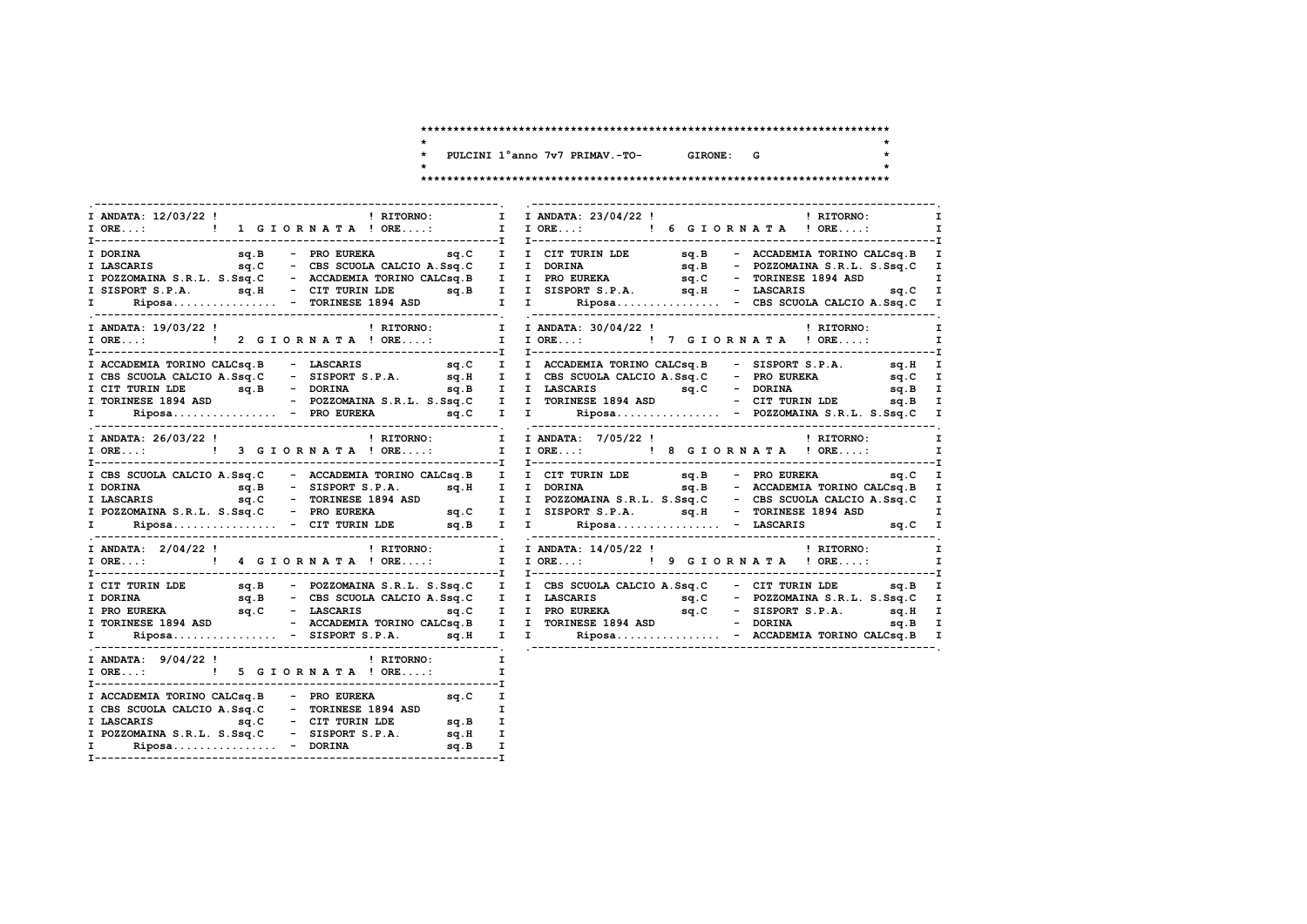| ---------------------------*                                            |      |                                           |                   |                         |     |                                     |                 |
|-------------------------------------------------------------------------|------|-------------------------------------------|-------------------|-------------------------|-----|-------------------------------------|-----------------|
|                                                                         |      | ** ELENCO CAMPI<br>DA GIOCO <sup>**</sup> |                   |                         |     |                                     |                 |
| <b>COMITATO</b><br>PIEMONTE V.AOSTA   ** PULCINI 1°anno 7v7 PRIMAV.-TO- |      | GIRONE: G                                 |                   |                         |     |                                     |                 |
| SOCIETA'                                                                |      | CAMPO  DENOMINAZIONE CAMPO                | LOCALITA' CAMPO   |                         | ORA | INDIRIZZO                           | <b>TELEFONO</b> |
| <b>DORINA</b>                                                           | sq.B | 1216   SINTETICO ADB C9 VARANO            | TORINO            |                         |     | DOM   11:00   VIA ALFONSO VARANO 64 |                 |
| LASCARIS                                                                | sq.C | 6012   SINTETICO ADB C7 "SOFFIETTI"       | PIANEZZA          |                         |     | 17:00   VIA CLAVIERE 16             |                 |
| POZZOMAINA S.R.L. S.Ssq.C                                               |      | 673   SINTETICO "POZZOMAINA"              | TORINO            |                         |     | 14:30   VIA MONTE ORTIGARA 78       |                 |
| SISPORT S.P.A.                                                          | sq.H | 828   SINTETICO ADB C8 "FORTUNATO"        | <b>GRUGLIASCO</b> |                         |     | 17:00   VIA ALBERTO SORDI 13        |                 |
| ACCADEMIA TORINO CALCsq.B                                               |      | 9081   SINTETICO ADB C7 "TRECATE"         | TORINO            |                         |     | 16:30   VIA TRECATE 46              |                 |
| CBS SCUOLA CALCIO A.Ssq.C                                               |      | 638   SINTETICO "CAVORETTO"               | <b>TORINO</b>     |                         |     | 15:00   CORSO SICILIA 58            |                 |
| CIT TURIN LDE                                                           | sq.B | 636   SINTETICO "CIT TURIN"               | TORINO            |                         |     | DOM   9:30   CORSO FERRUCCI 63      |                 |
| TORINESE 1894 ASD                                                       |      | 657   GLADIOLI                            | TORINO            |                         |     | DOM   10:00   VIA DEI GLADIOLI 33/A |                 |
| <b>PRO EUREKA</b>                                                       | sq.C | 1209   SINTETICO ADB C7 PRO EUREKA        | SETTIMO TORINESE  |                         |     | $1$ 17:00 $\pm$ VIA PIAVE 8 BIS     |                 |
|                                                                         |      | --   ------   ------------------          |                   | --------------- ------- |     |                                     |                 |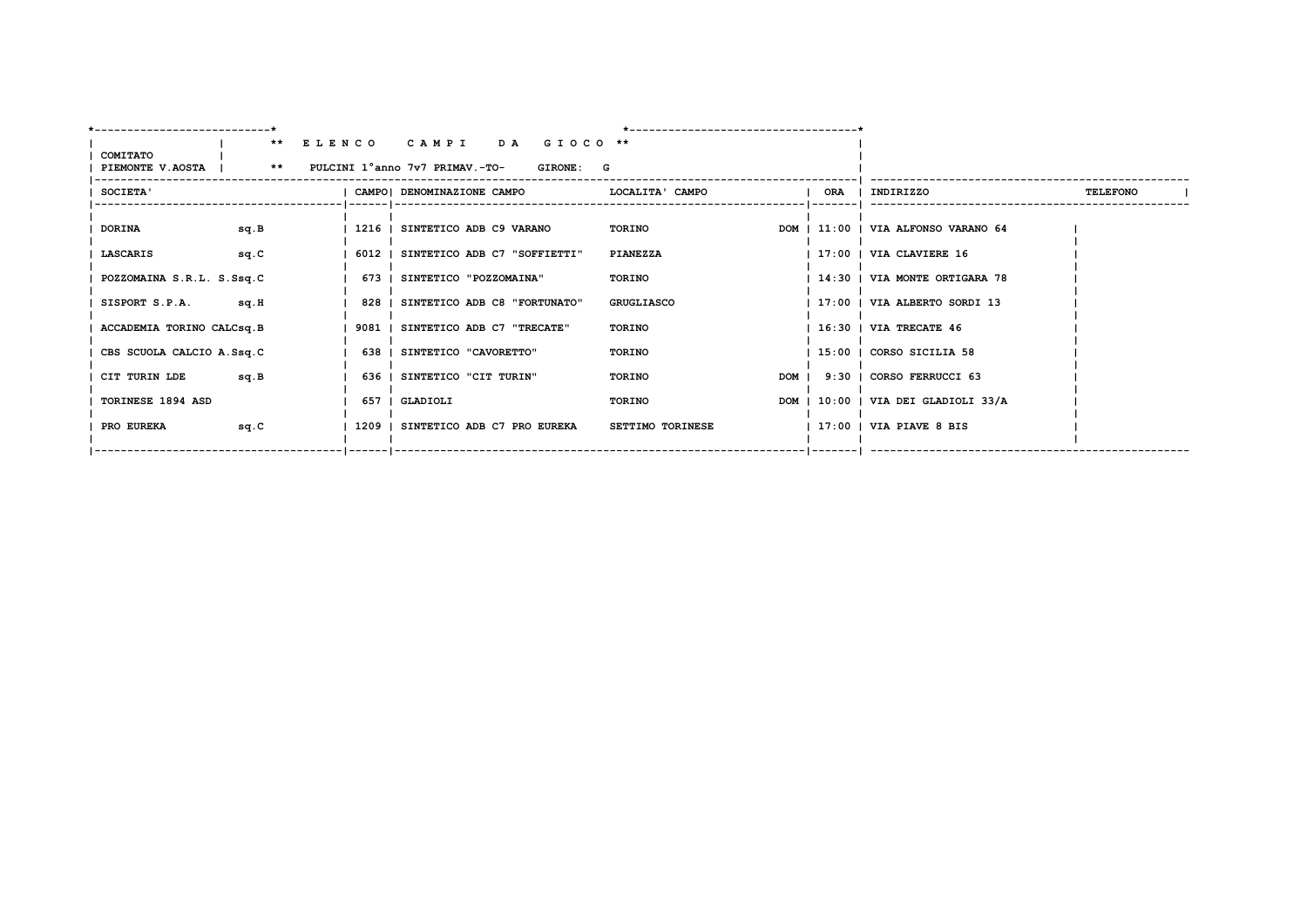$\star$  $\star$ 

 $\star$ 

- \* PULCINI 1°anno 7v7 PRIMAV.-TO- GIRONE: H
- $\star$

| I ANDATA: $12/03/22$ ! $\qquad$ ! RITORNO: $\qquad$ I ANDATA: $23/04/22$ ! $\qquad$ ! RITORNO:<br>- PRO EUREKA<br>I ALPIGNANO                                                 | $\mathbf{I}$<br>I ORE:      !  1 G I O R N A T A ! ORE:      I I ORE:      ! 6 G I O R N A T A ! ORE:      I I ORE:      I I ORE 1<br>$\mathbf{I}$<br>I I ALPIGNANO<br>$\mathbf{I}$<br>- PIANEZZA<br>$\mathbf{I}$<br>$\mathbf{I}$<br>$\mathbf{I}$<br>$\mathbf{I}$   |
|-------------------------------------------------------------------------------------------------------------------------------------------------------------------------------|---------------------------------------------------------------------------------------------------------------------------------------------------------------------------------------------------------------------------------------------------------------------|
| ! RITORNO: I I ANDATA: 30/04/22 !<br>I ANDATA: 19/03/22 !<br>I ORE: ! 2 GIORNATA ! ORE:                                                                                       | <b>EXECUTE:</b> RITORNO:<br>$\mathbf{I}$<br>I IORE: ! 7 GIORNATA ! ORE:<br>$\mathbf{I}$                                                                                                                                                                             |
| I PRO EUREKA<br>I ROSTA CALCIO<br><b>I VENARIA REALE</b>                                                                                                                      | - ALPIGNANO<br>$\mathbf{I}$<br>- TORINO F.C. S.P.A. I<br>NESE - SISTEND F.C. S.P.A. I I PRO COLLEGNO COLLEGNESE - PRO EUREKA I<br>- TORINO F.C. S.P.A. I I PRO COLLEGNO COLLEGNESE - PRO EUREKA I<br>- FIANEZZA I I VENARIA REALEIO - SISPORT S.P.A. sq.B I         |
| I ANDATA: 26/03/22 !<br>I ORE:  1 ORE:  1 ORE: I TORE:  1 ORE:  1 ORE:  1 ORE:  1 ORE:  1 ORE:  1 ORE:  1 ORE:  1 ORE:  1 ORE:  1 ORE:  1 ORE:  1 ORE:  1 ORE:  1 ORE:  1 ORE | ! RITORNO: I<br>! RITORNO: I I ANDATA: 7/05/22 !<br>$\mathbf{I}$                                                                                                                                                                                                    |
| - SISPORT S.P.A. sq.B I I ALPIGNANO<br>I ALPIGNANO<br>I LASCARIS<br>- ROSTA CALCIO                                                                                            | - VENARIA REALE<br>$\mathbf I$<br>I I COLLEGNO PARADISO - PRO EUREKA<br>I<br>T PIANEZZA – PRO EUREKA I I PIANEZZA – PRO COLLEGNO COLLEGNESE I<br>I PRO COLLEGNO COLLEGNESE – VENARIA REALE I I SISPORT S.P.A. sq.B – ROSTA CALCIO I<br>$\mathbf{I}$<br>$\mathbf{I}$ |
| I ANDATA: 2/04/22 !                                                                                                                                                           | $\mathbf{I}$                                                                                                                                                                                                                                                        |
| - PRO COLLEGNO COLLEGNESE I I LASCARIS<br>I ALPIGNANO                                                                                                                         | - PIANEZZA<br>I.<br>T COLLEGNO PARADISO<br>T PRO EUREKA T T PRO COLLEGNO COLLEGNO COLLEGNO PARADISO<br>T PRO EUREKA - LASCARIS T T PRO EUREKA - SISPORT S.P.A. Sq.B I<br>T ROSTA CALCIO - VENARIA REALE I I ROSTA CALCIO - ALPIGNANO I<br>T SISPORT S.P.A           |
| I ANDATA: $9/04/22$ ! PITORNO:<br>$\mathbf{I}$ and $\mathbf{I}$<br>I ORE: ! 5 G I OR N A T A ! ORE:                                                                           | $\mathbf{I}$                                                                                                                                                                                                                                                        |
| I LASCARIS<br>- COLLEGNO PARADISO<br>- SISPORT S D D<br>- SISPORT S.P.A. sq.B<br>I PIANEZZA<br>I PRO COLLEGNO COLLEGNESE - ROSTA CALCIO                                       | I.<br>I<br>I<br>I.                                                                                                                                                                                                                                                  |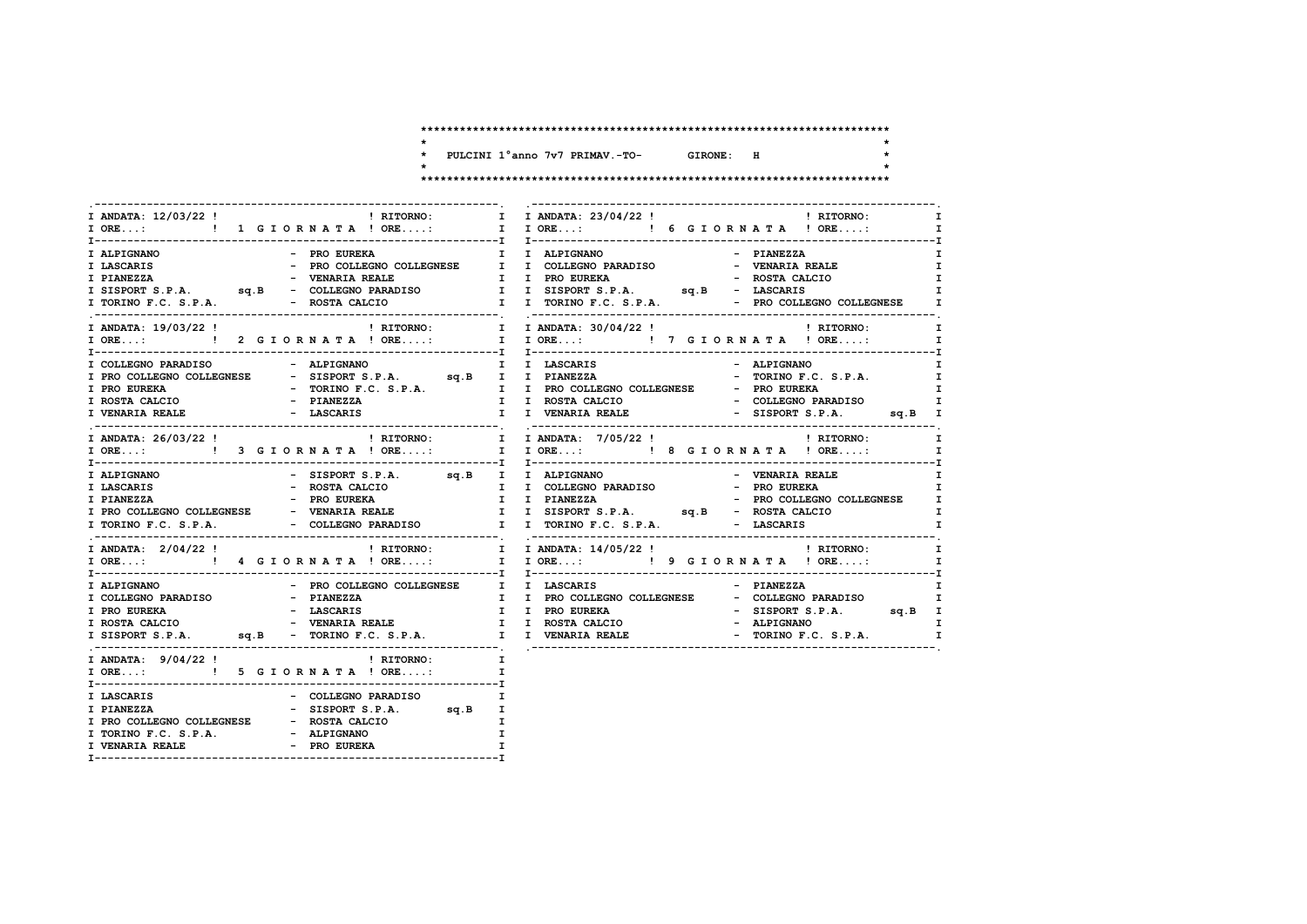| ---------------------------*                                     |      |  |                                                 |                  |                                                        | ---------------------------------- |             |                                       |  |
|------------------------------------------------------------------|------|--|-------------------------------------------------|------------------|--------------------------------------------------------|------------------------------------|-------------|---------------------------------------|--|
|                                                                  |      |  | ** ELENCO CAMPI DA GIOCO **                     |                  |                                                        |                                    |             |                                       |  |
| COMITATO<br>PIEMONTE V.AOSTA   ** PULCINI 1°anno 7v7 PRIMAV.-TO- |      |  |                                                 | <b>GIRONE: H</b> |                                                        |                                    |             |                                       |  |
|                                                                  |      |  |                                                 |                  |                                                        |                                    |             |                                       |  |
| SOCIETA'                                                         |      |  |                                                 |                  | CAMPO   DENOMINAZIONE CAMPO           LOCALITA ' CAMPO |                                    | $1$ ORA $1$ | INDIRIZZO                             |  |
|                                                                  |      |  |                                                 |                  |                                                        |                                    |             |                                       |  |
| <b>ALPIGNANO</b>                                                 |      |  | 13   ALLENDE                                    |                  | ALPIGNANO                                              |                                    |             | 14:30   VIA MIGLIARONE, 12            |  |
| LASCARIS                                                         |      |  | 6012   SINTETICO ADB C7 "SOFFIETTI"             |                  | PIANEZZA                                               |                                    |             | DOM   17:00   VIA CLAVIERE 16         |  |
|                                                                  |      |  |                                                 |                  |                                                        |                                    |             |                                       |  |
| <b>PIANEZZA</b>                                                  |      |  | 1541   "COMUNALE A" ERBA NATURALE               |                  | <b>PIANEZZA</b>                                        |                                    |             | $1$ 14:30 $\mid$ VIA FERRARI 3        |  |
| SISPORT S.P.A.                                                   | sq.B |  | 828   SINTETICO ADB C8 "FORTUNATO"              |                  | <b>GRUGLIASCO</b>                                      |                                    |             | 14:30   VIA ALBERTO SORDI 13          |  |
|                                                                  |      |  |                                                 |                  |                                                        |                                    |             |                                       |  |
| TORINO F.C. S.P.A.                                               |      |  | 9052   SINTETICO ADB C9 ORBASSANO N.1 ORBASSANO |                  |                                                        |                                    |             | 14:30   VIA GOZZANO 11                |  |
| COLLEGNO PARADISO                                                |      |  | 206   SINTETICO ADB C11 "VESPUCCI"              |                  | <b>COLLEGNO</b>                                        |                                    |             | $1.4:00$   VIA VESPUCCI 1             |  |
|                                                                  |      |  |                                                 |                  |                                                        |                                    |             | DOM   11:00   VIA ANTICA DI RIVOLI 15 |  |
| PRO COLLEGNO COLLEGNESE                                          |      |  | 207   BENDINI                                   |                  | <b>COLLEGNO</b>                                        |                                    |             |                                       |  |
| PRO EUREKA                                                       |      |  | 1209   SINTETICO ADB C7 PRO EUREKA              |                  | SETTIMO TORINESE                                       |                                    |             | DOM   16:15   VIA PIAVE 8 BIS         |  |
| ROSTA CALCIO                                                     |      |  | 474   COMUNALE                                  |                  | <b>ROSTA</b>                                           |                                    |             | $ 14:30 $ VIA PONATA 65               |  |
|                                                                  |      |  |                                                 |                  |                                                        |                                    |             |                                       |  |
| <b>VENARIA REALE</b>                                             |      |  | 1161   SINTETICO "DON MOSSO 4"                  |                  | <b>VENARIA REALE</b>                                   |                                    |             | 17:30   VIA S.MARCHESE                |  |
|                                                                  |      |  |                                                 |                  |                                                        |                                    |             |                                       |  |
|                                                                  |      |  |                                                 |                  |                                                        |                                    |             |                                       |  |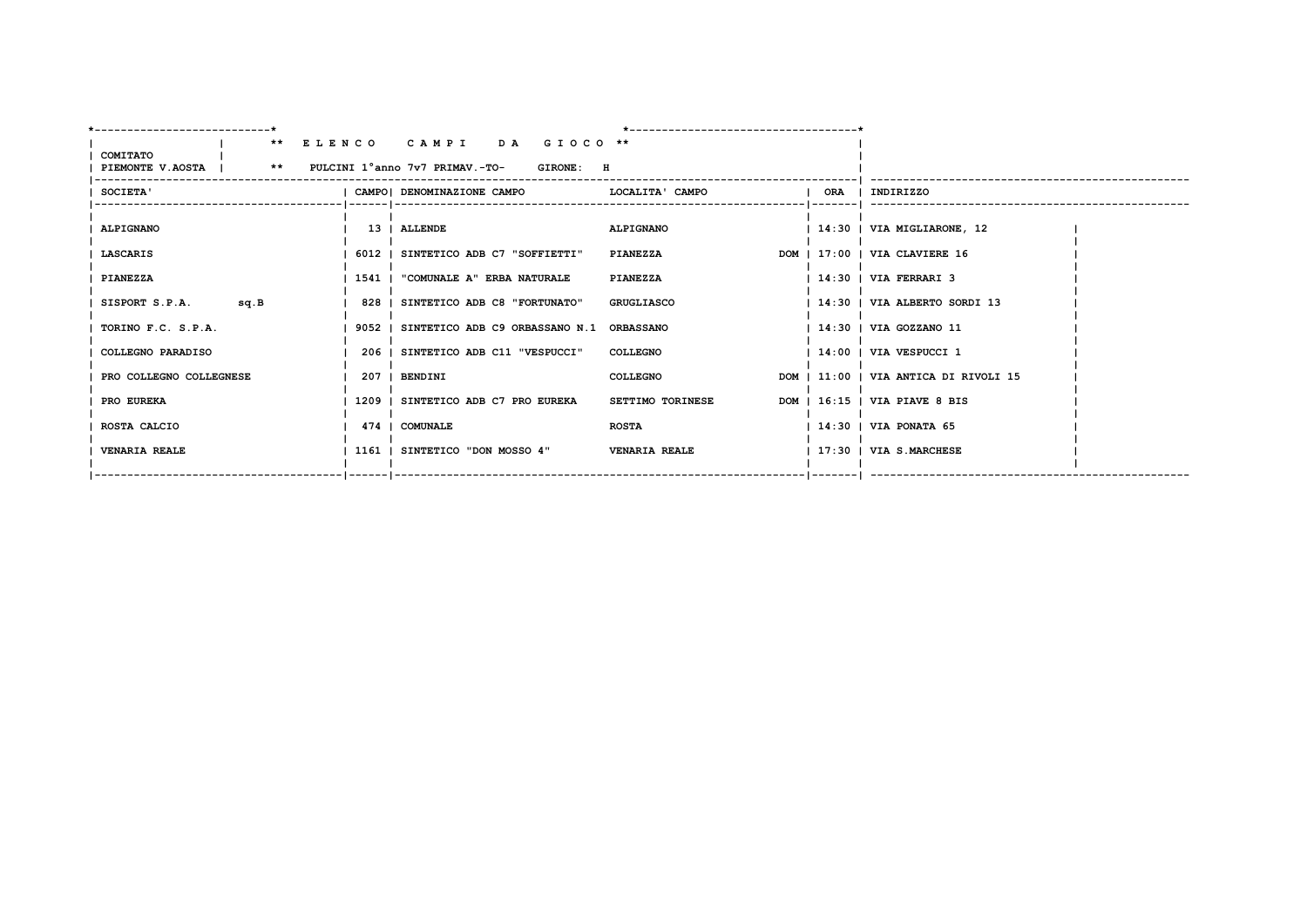$\star$ 

 $\star$ 

 $\star$ 

\* PULCINI 1°anno 7v7 PRIMAV.-TO- GIRONE: I

 $\mathbf{r}$ 

|                                                                            | I ANDATA: 12/03/22 ! RITORNO:                                                                                                                                 | $\mathbf{I}$<br>I ANDATA: 23/04/22 !<br>$\blacksquare$ $\blacksquare$ $\blacksquare$ $\blacksquare$ $\blacksquare$ $\blacksquare$ $\blacksquare$ $\blacksquare$ $\blacksquare$ $\blacksquare$ $\blacksquare$ $\blacksquare$ $\blacksquare$ $\blacksquare$ $\blacksquare$ $\blacksquare$ $\blacksquare$ $\blacksquare$ $\blacksquare$ $\blacksquare$ $\blacksquare$ $\blacksquare$ $\blacksquare$ $\blacksquare$ $\blacksquare$ $\blacksquare$ $\blacksquare$ $\blacksquare$ $\blacksquare$ $\blacksquare$ $\blacksquare$ $\blacks$<br>$\mathbf I$ |
|----------------------------------------------------------------------------|---------------------------------------------------------------------------------------------------------------------------------------------------------------|---------------------------------------------------------------------------------------------------------------------------------------------------------------------------------------------------------------------------------------------------------------------------------------------------------------------------------------------------------------------------------------------------------------------------------------------------------------------------------------------------------------------------------------------------|
| <b>I BARRACUDA</b><br>I BEIBORG                                            | - CHIERI                                                                                                                                                      | - MIRAFIORI A.S.D. sq.B I I AUXILIUM VALDOCCO<br>- CHIERI<br>sq.B I<br>sq.B I I BEPPE VIOLA CALCIO<br>- TORINO F.C. S.P.A. sq.C I<br>T CHISOLA CALCIO sq.C - TORINO F.C. S.P.A. sq.C I I CHISOLA CALCIO sq.C - MIRAFIORI A.S.D. sq.B I<br>- BEIBORG<br>I.<br>sq.F - AUXILIUM VALDOCCO I I I SISPORT S.P.A. Sq.F - BARRACUDA<br>$\mathbf{I}$                                                                                                                                                                                                       |
| I ANDATA: 19/03/22 !                                                       | ! RITORNO:                                                                                                                                                    | I I ANDATA: 30/04/22!<br><b>Example 12 In Property PETORNO:</b><br>$\mathbf I$                                                                                                                                                                                                                                                                                                                                                                                                                                                                    |
| I AUXILIUM VALDOCCO<br>I TORINO F.C. S.P.A. sq.C - BEIBORG                 | - PSG SSDARL<br>I BEPPE VIOLA CALCIO $-$ CHISOLA CALCIO $sq.C$ I I BEIBORG                                                                                    | I I BARRACUDA<br>- PSG SSDARL<br>I<br>CHISOLA CALCIO sq.C I – CHISOLA CALCIO sq.E I<br>I I TORINO F.C. S.P.A. sq.C - AUXILIUM VALDOCCO<br>$\mathbf I$                                                                                                                                                                                                                                                                                                                                                                                             |
| I ANDATA: 26/03/22 !                                                       | ! RITORNO:<br>I ORE: ! 3 GIORNATA ! ORE:                                                                                                                      | I I ANDATA: 7/05/22 ! 1 RITORNO:<br>I                                                                                                                                                                                                                                                                                                                                                                                                                                                                                                             |
| <b>I BARRACUDA</b><br>I BEIBORG<br>I MIRAFIORI A.S.D. sq.B<br>I PSG SSDARL | - BEPPE VIOLA CALCIO I I BEIBORG<br>- CHIERI<br>sq.B I I PSG SSDARL                                                                                           | - TORINO F.C. S.P.A. sq.C  I I AUXILIUM VALDOCCO    - BEPPE VIOLA CALCIO    I<br>- MIRAFIORI A.S.D. sq.B I<br>I I CHISOLA CALCIO sq.C - BARRACUDA<br>$\mathbf{I}$<br>- SISPORT S.P.A. sq.F I I SISPORT S.P.A. sq.F - TORINO F.C. S.P.A. sq.C I                                                                                                                                                                                                                                                                                                    |
|                                                                            | I ANDATA: 2/04/22 ! RITORNO:<br>I ORE: ! 4 G I O R N A T A ! ORE:                                                                                             | I I ANDATA: 14/05/22 !<br>! RITORNO:<br>$\mathbf{I}$<br>I IORE: ! 9 GIORNATA ! ORE:<br>$\mathbf I$                                                                                                                                                                                                                                                                                                                                                                                                                                                |
| I AUXILIUM VALDOCCO                                                        | - BEIBORG<br>I TORINO F.C. S.P.A. sq.C - CHIERI                                                                                                               | I I BARRACUDA<br>- BEIBORG<br>I<br>T BEPPE VIOLA CALCIO – THE THE VIOLA CALCIO – SISPORT S.P.A. SQ.F I<br>I PSG SSDARL – MIRAFIORI A.S.D. SQ.B I I CHIERI – SISPORT S.P.A. SQ.C I<br>I SISPORT S.P.A. SQ.F – CHISOLA CALCIO – SQ.C I I MIRAFIORI A.S.D. SQ.B – AUXILI<br>$\mathbf{I}$                                                                                                                                                                                                                                                             |
| I ANDATA: $9/04/22$ !<br>$I$ ORE:                                          | ! RITORNO:<br>! 5 GIORNATA ! ORE:                                                                                                                             | $\mathbf{I}$<br>$\mathbf{I}$                                                                                                                                                                                                                                                                                                                                                                                                                                                                                                                      |
| I BARRACUDA<br>I BEIBORG                                                   | - AUXILIUM VALDOCCO<br>- SISPORT S.P.A. sq.F I<br>I BEIBONG - SISPORT S.P.A. Sq.F<br>I CHIERI Sq.B - BEPPE VIOLA CALCIO<br>I CHISOLA CALCIO sq.C - PSG SSDARL | I<br>$\mathbf{I}$<br>I.                                                                                                                                                                                                                                                                                                                                                                                                                                                                                                                           |
| I MIRAFIORI A.S.D.                                                         | sq.B<br>- TORINO F.C. S.P.A.<br>sa.C                                                                                                                          |                                                                                                                                                                                                                                                                                                                                                                                                                                                                                                                                                   |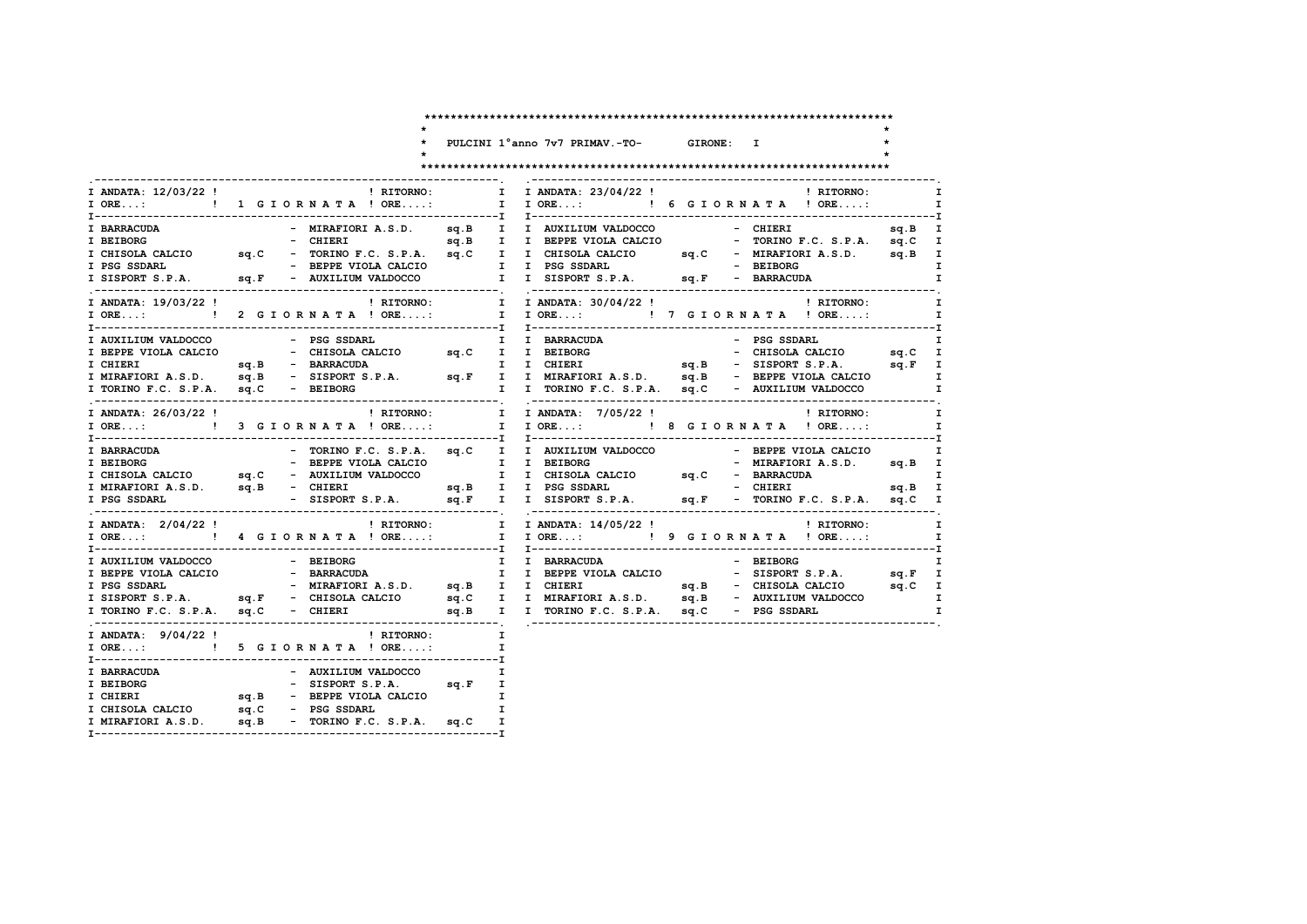|                                                                                                    |                         |      |  |  | ** ELENCO CAMPI DA GIOCO **                                  |                       |  |                                        |
|----------------------------------------------------------------------------------------------------|-------------------------|------|--|--|--------------------------------------------------------------|-----------------------|--|----------------------------------------|
| COMITATO<br>  PIEMONTE V.AOSTA           **     PULCINI 1°anno 7v7 PRIMAV.-TO-<br><b>GIRONE: I</b> |                         |      |  |  |                                                              |                       |  |                                        |
| ---------                                                                                          |                         |      |  |  |                                                              |                       |  |                                        |
|                                                                                                    | <b>SOCIETA'</b>         |      |  |  | CAMPO  DENOMINAZIONE CAMPO                   LOCALITA' CAMPO |                       |  | ORA   INDIRIZZO                        |
|                                                                                                    |                         |      |  |  |                                                              |                       |  |                                        |
|                                                                                                    | <b>BARRACUDA</b>        |      |  |  | 659   SINTETICO "BARRACUDA"                                  | TORINO                |  | $1.16:15$   VIA DANDOLO 48/A           |
|                                                                                                    | <b>BEIBORG</b>          |      |  |  | 46   TOTTA                                                   | BORGARETTO - BEINASCO |  | 14:30   VIA FRATELLI CERVI, 8          |
|                                                                                                    |                         |      |  |  |                                                              |                       |  |                                        |
|                                                                                                    | CHISOLA CALCIO          | sq.C |  |  | 909   SINTETICO "DINO MAROLA"                                | <b>VINOVO</b>         |  | 15:30   VIA DEL CASTELLO, 3            |
|                                                                                                    | PSG SSDARL              |      |  |  | 418   FERRINI                                                | PINO TORINESE         |  | 15:00   VIA VALLE MIGLIORETTI 36       |
|                                                                                                    |                         |      |  |  |                                                              |                       |  |                                        |
|                                                                                                    | SISPORT S.P.A.          | sq.F |  |  | 828   SINTETICO ADB C8 "FORTUNATO"                           | <b>GRUGLIASCO</b>     |  | 15:45   VIA ALBERTO SORDI 13           |
|                                                                                                    | AUXILIUM VALDOCCO       |      |  |  | 1203   ORATORIO VALDOCCO ADB                                 | TORINO                |  | 14:30   VIA SALERNO 12                 |
|                                                                                                    |                         |      |  |  |                                                              |                       |  |                                        |
|                                                                                                    | BEPPE VIOLA CALCIO      |      |  |  | 676   SINTETICO "BEPPE VIOLA"                                | TORINO                |  | $1 15:00$   VIA PALATUCCI 12           |
|                                                                                                    | CHIERI                  | sq.B |  |  | 3701   SINTETICO ADB C7 ROSATO                               | CHIERI                |  | $ 15:30 $ STRADA ANDEZENO, 76          |
|                                                                                                    | <b>MIRAFIORI A.S.D.</b> | sq.B |  |  | 695   SINTETICO "MONTEPONI"                                  | TORINO                |  | DOM   15:30   VIA LUDOVICO GEYMONAT 11 |
|                                                                                                    |                         |      |  |  |                                                              |                       |  |                                        |
|                                                                                                    | TORINO F.C. S.P.A.      | sq.C |  |  | 1 9052 1 SINTETICO ADB C9 ORBASSANO N.1 ORBASSANO            |                       |  | 14:30   VIA GOZZANO 11                 |
|                                                                                                    |                         |      |  |  |                                                              |                       |  |                                        |
|                                                                                                    |                         |      |  |  |                                                              |                       |  |                                        |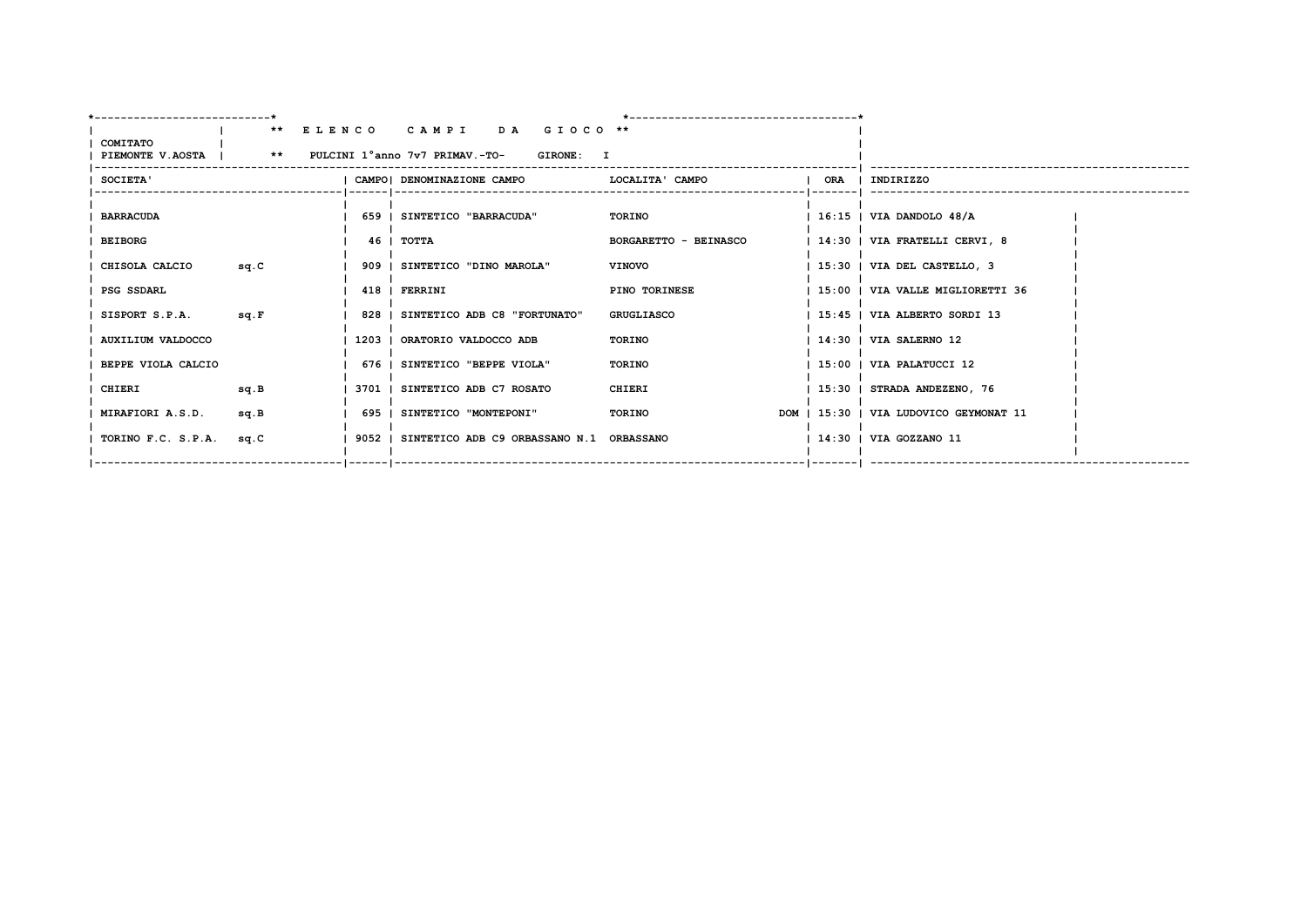| $\star$ | PULCINI 1° anno 7v7 PRIMAV.-TO- | <b>GIRONE:</b> | т. |  |
|---------|---------------------------------|----------------|----|--|
|         |                                 |                |    |  |

# 

|                                          |                                      |                                                                                                                                                         | $\mathbf{I}$ |
|------------------------------------------|--------------------------------------|---------------------------------------------------------------------------------------------------------------------------------------------------------|--------------|
|                                          | I BORGARO NOBIS 1965 - VIRTUS CIRIE' | I I BORGARO NOBIS 1965 - VOLPIANO                                                                                                                       | I.           |
| $\mathbf{r} = \mathbf{r}$<br>I MAPPANESE |                                      |                                                                                                                                                         | $\mathbf{I}$ |
| I SAN MAURIZIO C.SE                      | - ATLETICO C.B.L.                    |                                                                                                                                                         | $\mathbf{I}$ |
|                                          |                                      |                                                                                                                                                         |              |
| I VIRTUS CALCIO                          |                                      |                                                                                                                                                         | I.           |
| I VOLPIANO                               |                                      |                                                                                                                                                         | $\mathbf{I}$ |
|                                          |                                      | I ANDATA: 19/03/22 !                                     RITORNO:         I   I ANDATA: 30/04/22 !                                   RITORNO:         I |              |
|                                          |                                      |                                                                                                                                                         | $\mathbf{I}$ |
|                                          |                                      |                                                                                                                                                         |              |
| I ATLETICO C.B.L.                        |                                      | - VIRTUS CALCIO TO I I ATLETICO C.B.L.<br>- VIRTUS CIRIE'                                                                                               | $\mathbf I$  |
| I CALCIO LEINI                           |                                      | - BORGARO NOBIS 1965 I                                                                                                                                  |              |
| I CASELLE CALCIO                         |                                      | - VOLPIANO                                  I    I  CALCIO LEINI<br>- SAN MAURIZIO C.SE               I   I  SANMAURO<br>- CASELLE CALCIO               | $\mathbf{I}$ |
| <b>I SANMAURO</b>                        |                                      |                                                                                                                                                         |              |
| I VIRTUS CIRIE'                          | - MAPPANESE                          | I I VOLPIANO<br>- MAPPANESE                                                                                                                             | $\mathbf{I}$ |
|                                          |                                      |                                                                                                                                                         |              |
|                                          |                                      | I ANDATA: 26/03/22 !                                     RITORNO:         I I ANDATA: 7/05/22 !                         RITORNO:       I                |              |
|                                          |                                      |                                                                                                                                                         |              |
|                                          |                                      | I MAPPANESE CONSERVED - BORGARO NOBIS 1965 I DORGARO NOBIS 1965 - ATLETICO C.B.L.                                                                       | $\mathbf{I}$ |
| I SAN MAURIZIO C.SE                      |                                      |                                                                                                                                                         | $\mathbf{I}$ |
|                                          | - VIRTUS CIRIE'                      | - CALCIO LEINI                                                                                                                                          |              |
| <b>I SANMAURO</b>                        |                                      | - VOLPIANO                                                                                                                                              | $\mathbf{I}$ |
| I VIRTUS CALCIO                          |                                      | - SANMAURO                                                                                                                                              | I.           |
| I VOLPIANO                               |                                      | - ATLETICO C.B.L. I I VIRTUS CIRIE'<br>- CASELLE CALCIO                                                                                                 | $\mathbf{I}$ |
|                                          |                                      |                                                                                                                                                         |              |
|                                          |                                      |                                                                                                                                                         | $\mathbf I$  |
|                                          |                                      |                                                                                                                                                         |              |
|                                          |                                      | I ATLETICO C.B.L.                                   CALCIO LEINI               I     I   ATLETICO C.B.L.<br><b>- MAPPANESE</b>                          | $\mathbf{I}$ |
|                                          |                                      |                                                                                                                                                         |              |
| I CASELLE CALCIO                         | - VOLPIANO                           | I I CASELLE CALCIO                                                                                                                                      | $\mathbf{I}$ |
| <b>I MAPPANESE</b>                       | - SANMAURO                           | - BORGARO NOBIS 1965<br>- VIRTUS CIRIE'<br>I I SANMAURO                                                                                                 | I            |
| I VIRTUS CIRIE'                          | - VIRTUS CALCIO 1 I VOLPIANO         | - VIRTUS CALCIO                                                                                                                                         | T            |
|                                          |                                      |                                                                                                                                                         |              |
|                                          | I ANDATA: $9/04/22$ ! (RITORNO: I    |                                                                                                                                                         |              |
|                                          |                                      |                                                                                                                                                         |              |
|                                          | I CALCIO LEINI - CASELLE CALCIO      | I                                                                                                                                                       |              |
|                                          | I SAN MAURIZIO C.SE - MAPPANESE      | $\mathbf I$                                                                                                                                             |              |
| I SANMAURO                               |                                      | $\mathbf{I}$                                                                                                                                            |              |
|                                          | - ATLETICO C.B.L.                    |                                                                                                                                                         |              |
| I VIRTUS CALCIO                          | - BORGARO NOBIS 1965                 | $\mathbf{I}$                                                                                                                                            |              |
| I VOLPIANO                               | - VIRTUS CIRIE'                      | $\mathbf{I}$                                                                                                                                            |              |

 $\textcolor{red}{\ddots}\textcolor{blue}{\ddots}\textcolor{blue}{\ddots}\textcolor{blue}{\ddots}\textcolor{blue}{\ddots}\textcolor{blue}{\ddots}\textcolor{blue}{\ddots}\textcolor{blue}{\ddots}\textcolor{blue}{\ddots}\textcolor{blue}{\ddots}\textcolor{blue}{\ddots}\textcolor{blue}{\ddots}\textcolor{blue}{\ddots}\textcolor{blue}{\ddots}\textcolor{blue}{\ddots}\textcolor{blue}{\ddots}\textcolor{blue}{\ddots}\textcolor{blue}{\ddots}\textcolor{blue}{\ddots}\textcolor{blue}{\ddots}\textcolor{blue}{\ddots}\textcolor{blue}{\ddots}\textcolor{blue}{\ddots}\textcolor{blue}{\ddots}\textcolor{$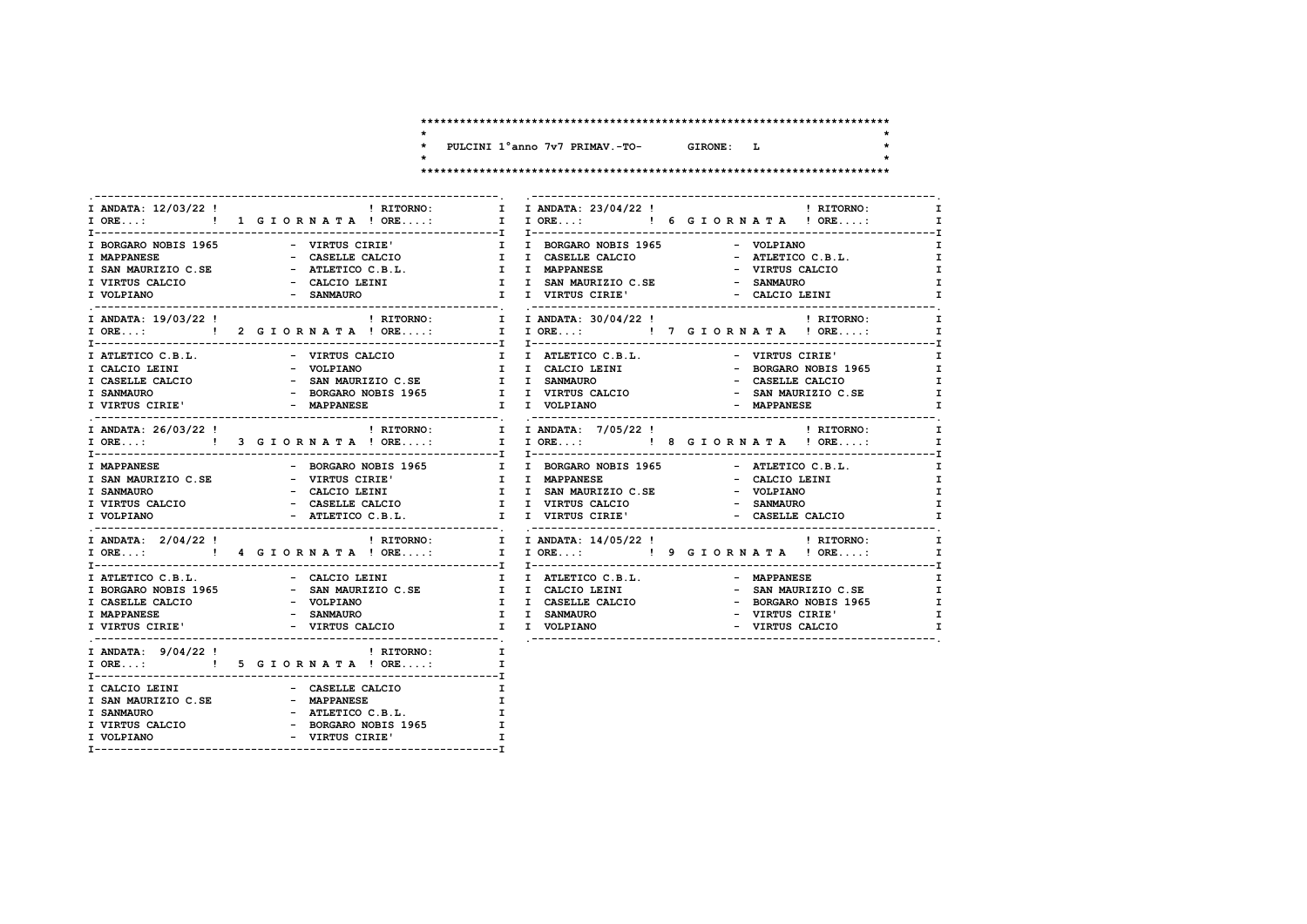| -------------------------+                                       |                                              |                         |                                           |
|------------------------------------------------------------------|----------------------------------------------|-------------------------|-------------------------------------------|
|                                                                  | ** ELENCO CAMPI DA GIOCO **                  |                         |                                           |
| COMITATO<br>PIEMONTE V.AOSTA   ** PULCINI 1°anno 7v7 PRIMAV.-TO- | <b>GIRONE: L</b>                             |                         |                                           |
|                                                                  |                                              |                         |                                           |
| SOCIETA'                                                         | CAMPO  DENOMINAZIONE CAMPO   LOCALITA' CAMPO |                         | ORA   INDIRIZZO                           |
|                                                                  |                                              |                         |                                           |
| BORGARO NOBIS 1965                                               | 1204   SINTETICO "MAGGIONI"                  | <b>BORGARO TORINESE</b> | 14:30   VIA S.CRISTINA 9                  |
| <b>MAPPANESE</b>                                                 | 4125   COMUNALE B                            | <b>MAPPANO</b>          | 14:30   VIA GALVANI 48                    |
| SAN MAURIZIO C.SE                                                | 498   COMUNALE                               | SAN MAURIZIO CANAVESE   | 15:00   VIA CERETTA INFERIORE 36          |
| VIRTUS CALCIO                                                    | 9073   SINTETICO ADB C9 "SPORT CLUB"         | <b>VENARIA REALE</b>    | 17:00   VIA GIUSEPPE DI VITTORIO 18       |
|                                                                  |                                              |                         |                                           |
| VOLPIANO                                                         | 630   GOIA                                   | VOLPIANO                | 16:00   VIA SAN GRATO                     |
| ATLETICO C.B.L.                                                  | 980   COMUNALE                               | LANZO TORINESE          | $1\,15:00$   VIA DELLO SPORT $6$          |
| CALCIO LEINI                                                     | 9090   SINTETICO ADB C9 CITTADELLA C         | LEINI                   | 14:30   VIA CARLO GREMO, 59               |
| CASELLE CALCIO                                                   | 146   COMUNALE "N.1" ERBA NATURALE           | <b>CASELLE T.SE</b>     | DOM   10:00   VIA ALLE FABBRICHE, 127/129 |
| <b>SANMAURO</b>                                                  | 501   SINTETICO "PARCO EINAUDI N°2"          | SAN MAURO TORINESE      | 14:00   PARCO LUIGI EINAUDI               |
|                                                                  |                                              |                         |                                           |
| VIRTUS CIRIE'                                                    | 201   SERGIO BRUNERO                         | CIRIE                   | $1.4:30$ $1.71A$ BIAUNE                   |
|                                                                  |                                              |                         |                                           |
|                                                                  |                                              |                         |                                           |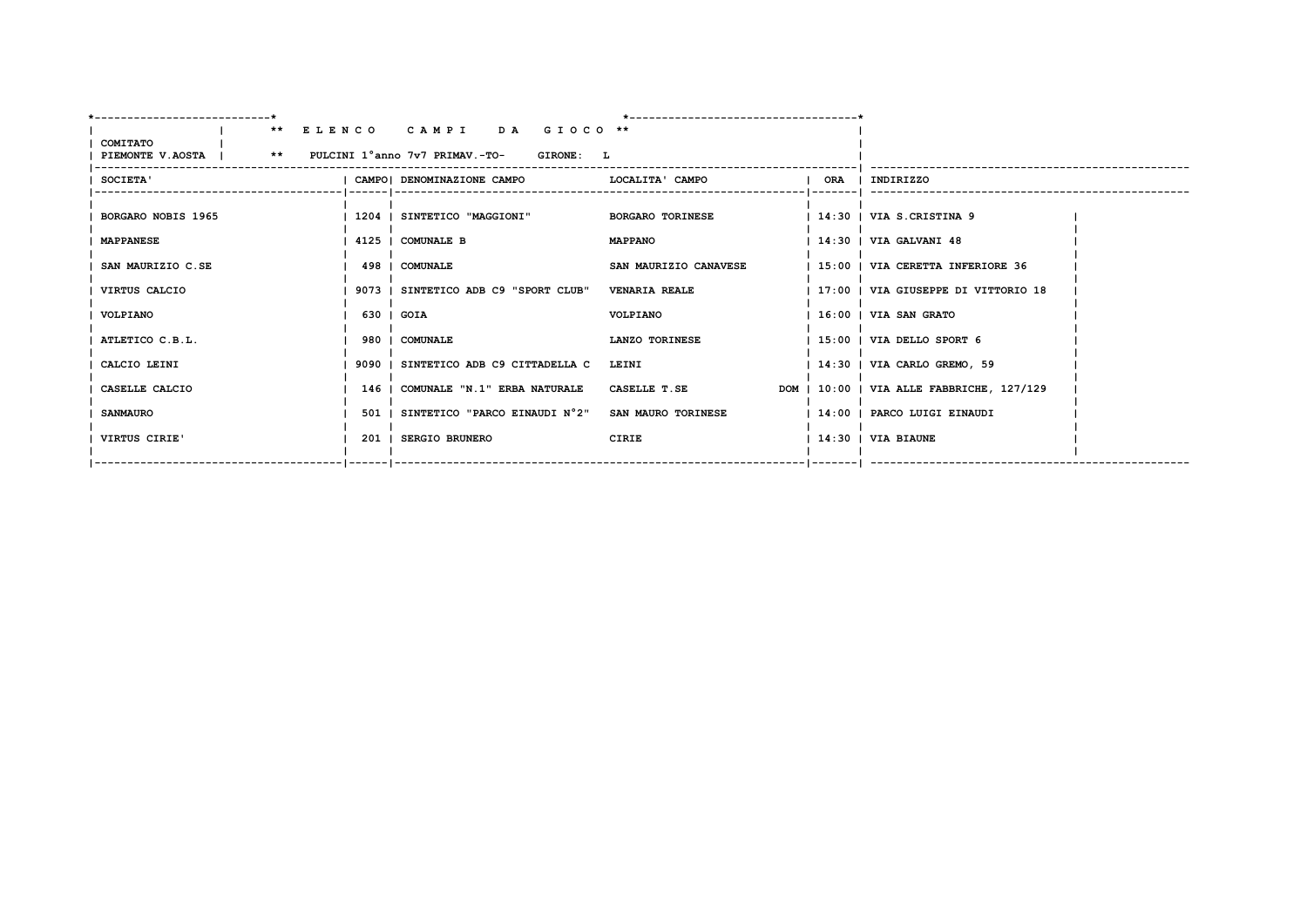| PULCINI 1° anno 7v7 PRIMAV.-TO- | GTRONE: | M |  |
|---------------------------------|---------|---|--|
|                                 |         |   |  |

| I ANDATA: 12/03/22 !<br>I ANDATA: 23/04/22 !<br>I ANDATA: 23/04/22 !<br>I ANDATA: 23/04/22 !<br>I RITORNO:                                                                                                                     | $\mathbf{I}$<br>$\mathbf I$                                                                                                                                                                                                                                                                                                                                        |
|--------------------------------------------------------------------------------------------------------------------------------------------------------------------------------------------------------------------------------|--------------------------------------------------------------------------------------------------------------------------------------------------------------------------------------------------------------------------------------------------------------------------------------------------------------------------------------------------------------------|
| I ABSOLUTE S.G. LA LOGGIA $-$ SANTENA 2014 $\qquad$ I I ANDEZENO                                                                                                                                                               | - SPORTING ORBASSANO SSDARL I<br>I MONCALIERI CALCIO 195sq.B - SPORTING ORBASSANO SSDARL I I BEIBORG Sq.B - ACCADEMIA PERTUSA TORINO I<br>T PECETTO – ANDEZENO – ANDEZENO I I MONCALIERI CALCIO 195sq.B – SANTENA 2014<br>I SAN GIACOMO CHIERI sq.B – BEIBORG sq.B I I PECETTO – TROFARELLO 1927<br>$\mathbf{r}$ and $\mathbf{r}$ and $\mathbf{r}$<br>$\mathbf{I}$ |
|                                                                                                                                                                                                                                | $\mathbf{I}$<br>$\mathbf{I}$                                                                                                                                                                                                                                                                                                                                       |
| I ACCADEMIA PERTUSA TORINO - ABSOLUTE S.G. LA LOGGIA I I ABSOLUTE S.G. LA LOGGIA - PECETTO<br>I ANDEZENO<br>I BEIBORG                                                                                                          | I<br>- MONCALIERI CALCIO 195sq.B I I ACCADEMIA PERTUSA TORINO - SAN GIACOMO CHIERI sq.B I<br>$\mathbf I$<br>I SANTENA 2014 - SAN GIACOMO CHIERI sq.B I I SPORTING ORBASSANO SSDARL - BEIBORG sq.B I<br>I SPORTING ORBASSANO SSDARL - TROFARELLO 1927 I I TROFARELLO 1927 - MONCALIERI CALCIO 195sq.B I                                                             |
|                                                                                                                                                                                                                                | I ANDATA: 26/03/22! ! RITORNO: I I ANDATA: 7/05/22! ! RITORNO: I I ANDATA: 7/05/22! ! RITORNO: I<br>I ORE: ! ! 3 GIORNATA! ORE: I I ORE: ! ! 8 GIORNATA! ORE: I                                                                                                                                                                                                    |
| I ABSOLUTE S.G. LA LOGGIA - SPORTING ORBASSANO SSDARL I I BEIBORG SQ.B - ANDEZENO<br>I MONCALIERI CALCIO 195sq.B - BEIBORG<br>I TROFARELLO 1927 - ANDEZENO                                                                     | I<br>sq.B I I MONCALIERI CALCIO 195sq.B - ABSOLUTE S.G. LA LOGGIA I<br>I I TROFARELLO 1927 - SANTENA 2014<br>T                                                                                                                                                                                                                                                     |
| I ANDATA: 2/04/22 !                                                                                                                                                                                                            | I ORE:  1 I ORE: I JORE: I JORE: I P GIORNATA ! ORE: I                                                                                                                                                                                                                                                                                                             |
| <b>I ANDEZENO</b><br>I BEIBORG<br>I PECETTO<br>I SPORTING ORBASSANO SSDARL - ACCADEMIA PERTUSA TORINO I I SPORTING ORBASSANO SSDARL - PECETTO                                                                                  | I SAN GIACOMO CHIERI sq.B - MONCALIERI CALCIO 195sq.B I I SANTENA 2014 - BEIBORG sq.B I<br>$\mathbf{I}$                                                                                                                                                                                                                                                            |
| I ANDATA: 9/04/22! I PLITORNO: I<br>I ORE: ! 5 G I O R N A T A ! ORE:                                                                                                                                                          | I                                                                                                                                                                                                                                                                                                                                                                  |
| I ABSOLUTE S.G. LA LOGGIA - BEIBORG<br>$sq.B$ I<br>I ACCADEMIA PERTUSA TORINO - ANDEZENO<br>I MONCALIERI CALCIO 195sq.B - PECETTO<br>I SANTENA 2014 - SPORTING ORBASSANO SSDARL<br>I TROFARELLO 1927 - SAN GIACOMO CHIERI sq.B | $\mathbf{I}$<br>I<br>I<br>I.                                                                                                                                                                                                                                                                                                                                       |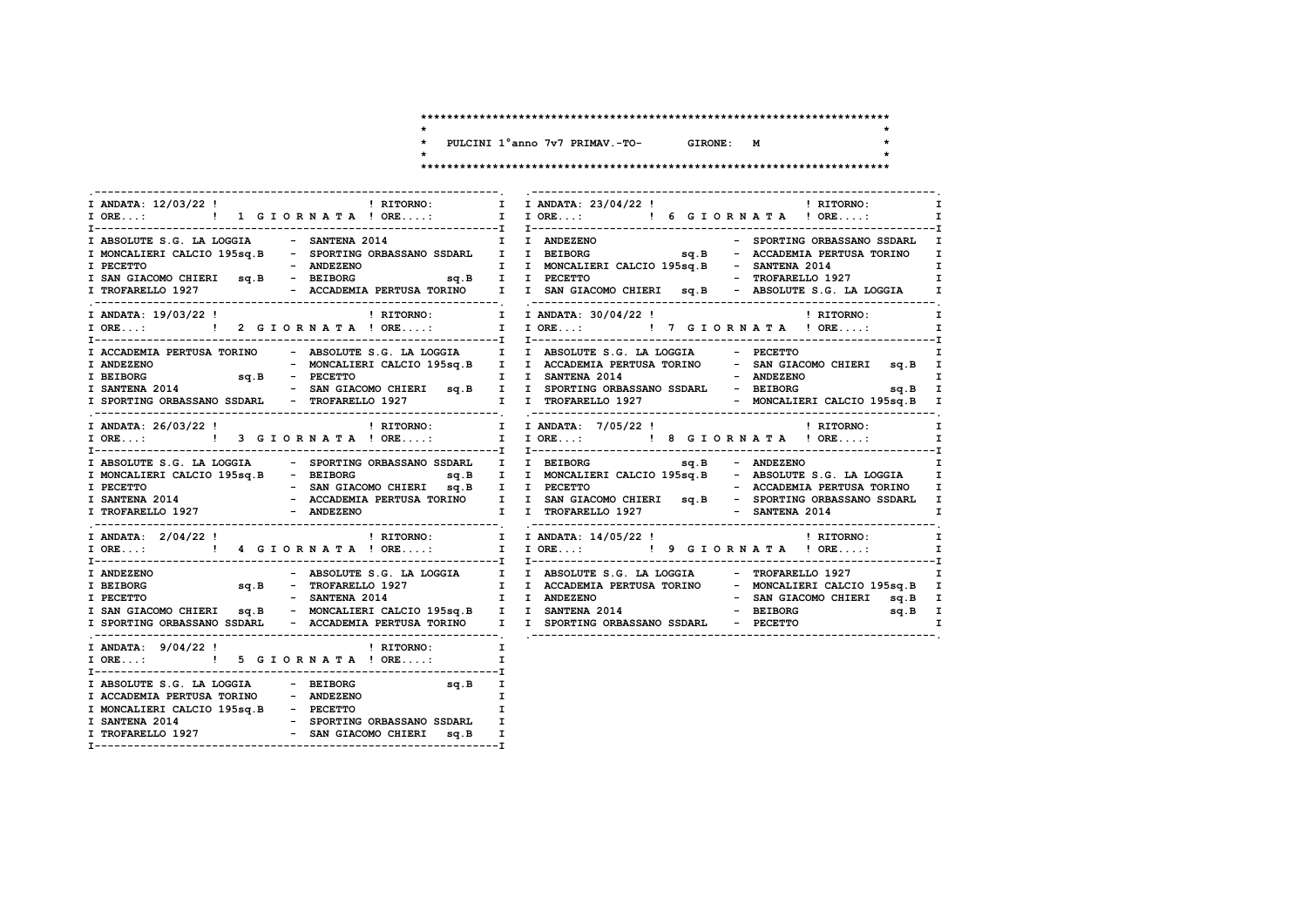| --------------------------*                                                    |                                                       |                                                               |                                          |
|--------------------------------------------------------------------------------|-------------------------------------------------------|---------------------------------------------------------------|------------------------------------------|
|                                                                                | ** ELENCO CAMPI DA GIOCO **                           |                                                               |                                          |
| COMITATO<br>  PIEMONTE V.AOSTA           **     PULCINI 1°anno 7v7 PRIMAV.-TO- | <b>GIRONE: M</b>                                      |                                                               |                                          |
|                                                                                |                                                       |                                                               |                                          |
| <b>SOCIETA'</b>                                                                | CAMPO  DENOMINAZIONE CAMPO           LOCALITA ' CAMPO |                                                               | ORA   INDIRIZZO                          |
|                                                                                |                                                       |                                                               |                                          |
| ABSOLUTE S.G. LA LOGGIA                                                        | 4899   SINTETICO ADB C7                               | LA LOGGIA                                                     | DOM   10:30   VIA DELLA CHIESA, 36       |
| MONCALIERI CALCIO 195sq.B                                                      | 340 I TESTONA                                         | MONCALIERI BORGATA TESTONA DOM  11:00   STRADA REVIGLIASCO 86 |                                          |
|                                                                                |                                                       |                                                               |                                          |
| PECETTO                                                                        | 403   GIORGIO FERRINI                                 | PECETTO TORINESE                                              | DOM   10:30   VIA BUSELLO - ZONA TRE VIE |
| SAN GIACOMO CHIERI sq.B                                                        | 1505   FONTANETO N.1                                  | CHIERI                                                        | 15:45   STRADA FONTANETO, 73             |
|                                                                                |                                                       |                                                               |                                          |
| TROFARELLO 1927                                                                | 561   VALENTINO MAZZOLA                               | <b>TROFARELLO</b>                                             | DOM   10:30   VIA TORRICELLI 22          |
| ACCADEMIA PERTUSA TORINO                                                       | 906   SINTETICO "LINGOTTO"                            | TORINO                                                        | 14:00   VIA GENOVA, 161                  |
| <b>ANDEZENO</b>                                                                | 15   COMUNALE                                         | <b>ANDEZENO</b>                                               | 15:30   REGIONE FAITERIA                 |
|                                                                                |                                                       |                                                               |                                          |
| sq.B<br><b>BEIBORG</b>                                                         | 46 I TOTTA                                            | BORGARETTO - BEINASCO                                         | DOM   10:30   VIA FRATELLI CERVI, 8      |
| SANTENA 2014                                                                   | 509   COMUNALE                                        | <b>SANTENA</b>                                                | 14:30   VIA TETTI AGOSTINO 31            |
|                                                                                |                                                       |                                                               |                                          |
| SPORTING ORBASSANO SSDARL                                                      | 9052   SINTETICO ADB C9 ORBASSANO N.1 ORBASSANO       |                                                               | 14:30   VIA GOZZANO 11                   |
|                                                                                |                                                       |                                                               |                                          |
|                                                                                |                                                       |                                                               |                                          |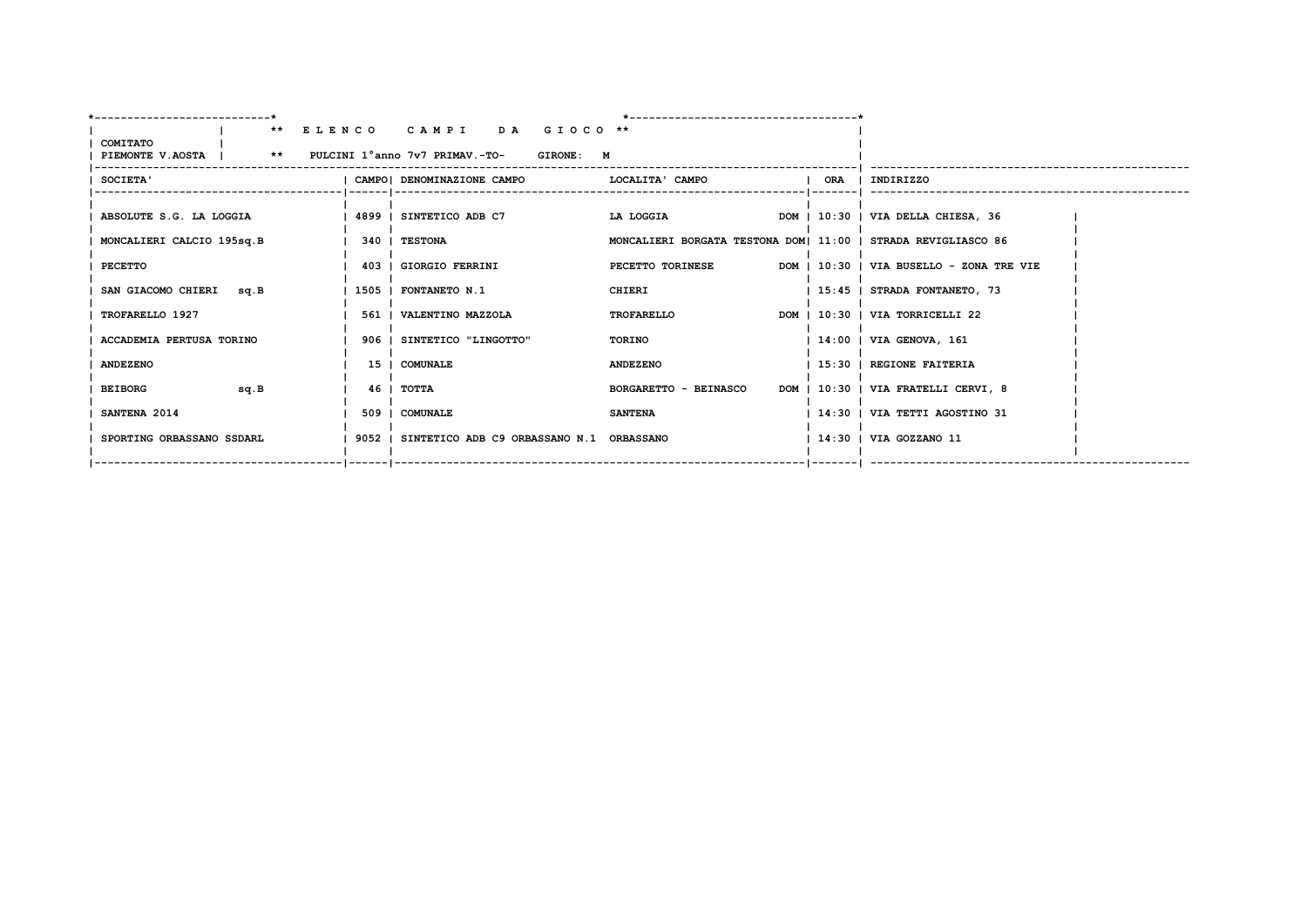| PULCINI 1° anno 7v7 PRIMAV.-TO- | GTRONE: | N |  |
|---------------------------------|---------|---|--|
|                                 |         |   |  |

|                                                                                         | $\mathbf{I}$<br>$\mathbf{I}$                                                                                                                                                                                                         |
|-----------------------------------------------------------------------------------------|--------------------------------------------------------------------------------------------------------------------------------------------------------------------------------------------------------------------------------------|
|                                                                                         |                                                                                                                                                                                                                                      |
| I ANDATA: 19/03/22 !<br>I ORE: ! 2 GIORNATA ! ORE:                                      | $\frac{1}{2}$ RITORNO: $\frac{1}{2}$ I ANDATA: 30/04/22 !<br><b>EXECUTE:</b> RITORNO:<br>$\mathbf I$<br>I IORE: ! 7 GIORNATA ! ORE:<br>$\mathbf{I}$                                                                                  |
|                                                                                         | TRIMESE CALCIO - VALDRUENTO - TRIVIGLIANESE - POL.AD UNION BB VALLESUSA I<br>I AVIGLIANESE - SISPORT S.P.A. 9q.G I I CASELETTE - ALMESE CALCIO I<br>I CASELETTE - F.C. SAUZE DOULY I F.C. SAUZE DOULY - ROSTA CALCIO 9q.B I<br>I DON |
|                                                                                         | $\mathbf{I}$<br>IORE:                 !    3 GIORNATA !ORE:            I   IORE:               !   8 GIORNATA !ORE:<br>$\mathbf{I}$                                                                                                  |
|                                                                                         | - DON BOSCO RIVOLI                                                                                                                                                                                                                   |
|                                                                                         | I ANDATA: 2/04/22 !                               RITORNO:         I I ANDATA: 14/05/22 !                     RITORNO:       I                                                                                                       |
| I ALMESE CALCIO <b>F.C. SAUZE D OULX</b> I I AVIGLIANESE                                | - ROSTA CALCIO<br>sq.B I<br>$\mathbf{I}$                                                                                                                                                                                             |
| I ANDATA: $9/04/22$ ! RITORNO:<br>I ORE: ! 5 G I O R N A T A ! ORE:                     | $\mathbf{I}$<br>$\mathbf{I}$                                                                                                                                                                                                         |
| I ROSTA CALCIO sq.B - VALDRUENTO<br>$\mathbb{Z}^{\mathbb{Z}}$ .<br>$Riposa$ - CASELETTE | I<br>$\mathbf{I}$                                                                                                                                                                                                                    |